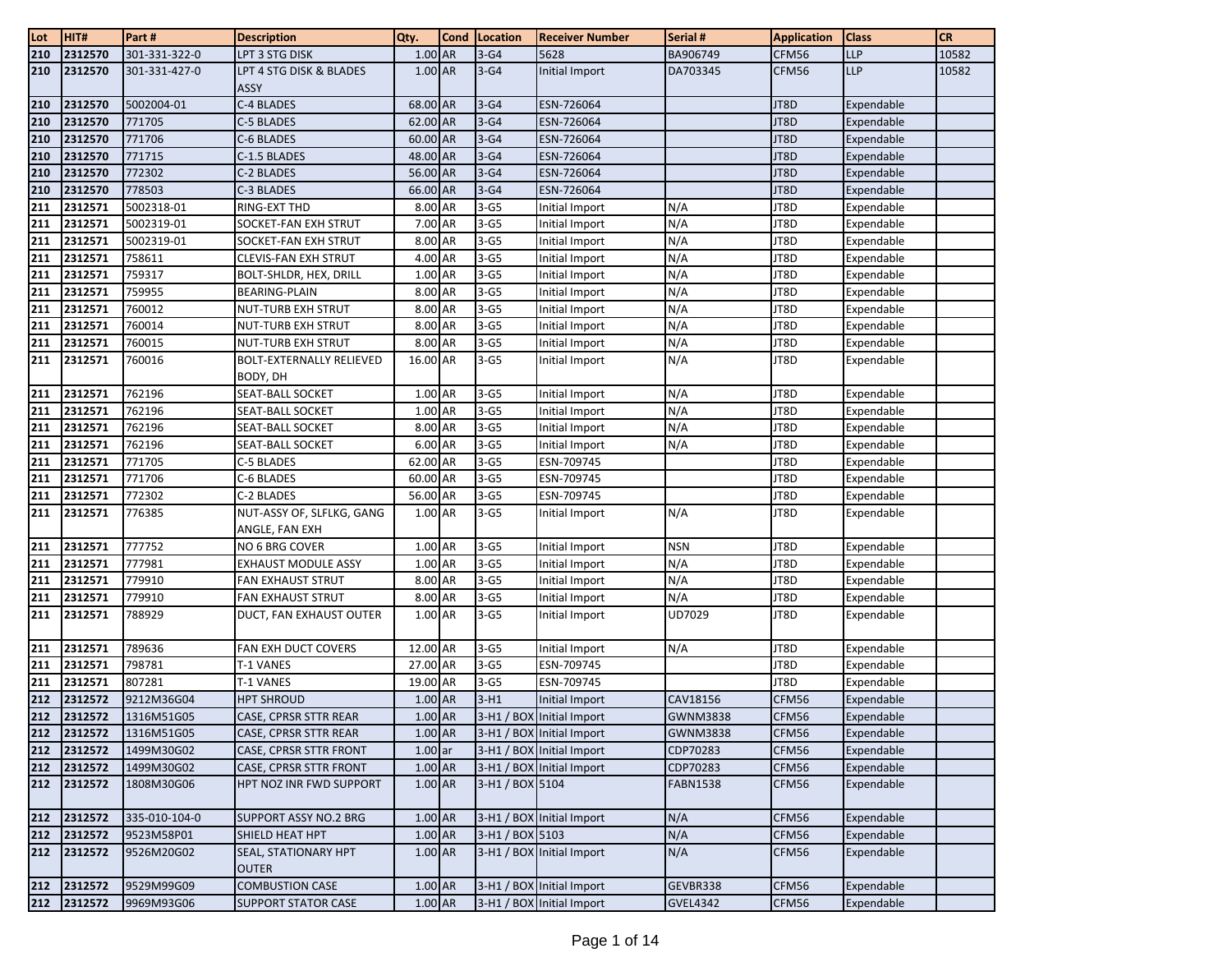| Lot | HIT#    | Part#           | <b>Description</b>                                | Qty.      | <b>Cond</b> Location | <b>Receiver Number</b>    | Serial # | <b>Application</b> | <b>Class</b> | <b>CR</b> |
|-----|---------|-----------------|---------------------------------------------------|-----------|----------------------|---------------------------|----------|--------------------|--------------|-----------|
| 212 | 2312572 | 9995M14G22      | TURBINE, NOZZLE ASSY-HIGH<br><b>PRESSURE</b>      | 1.00 AR   |                      | 3-H1 / BOX Initial Import | N/A      | CFM56              | Expendable   |           |
| 213 | 2312573 | 335-002-305-0   | <b>BLADE, FAN BOOSTER RTR</b><br>STG <sub>2</sub> | 68.00 AR  | $3-H2$               | Initial Import            | N/A      | CFM56              | Expendable   |           |
| 213 | 2312573 | 335-002-407-0   | BLADE, FAN BOOSTER RTR<br>STG <sub>3</sub>        | 68.00 AR  | $3-H2$               | Initial Import            | N/A      | CFM56              | Expendable   |           |
| 213 | 2312573 | 335-002-505-0   | <b>BLADE, FAN BOOSTER RTR</b><br>STG <sub>4</sub> | 68.00 AR  | $3-H2$               | Initial Import            | N/A      | CFM56              | Expendable   |           |
| 213 | 2312573 | 8063-207        | <b>MAIN ENGINE CONTROL</b>                        | 1.00 REP  | $3-H2$               | 5208                      | WYG53620 | CFM56              | Expendable   |           |
| 213 | 2312573 | JAP106P38       | <b>BLADES STG 6</b>                               | 40.00 AR  | $3-H2$               | Initial Import            | N/A      | JT8D               | Expendable   |           |
| 213 | 2312573 | JAP106P39       | <b>BLADES STG 6</b>                               | 18.00 AR  | $3-H2$               | Initial Import            | N/A      | JT8D               | Expendable   |           |
| 213 | 2312573 | JAP106P40       | HPC BLADE STG 6                                   | 2.00 AR   | $3-H2$               | Initial Import            | N/A      | JT8D               | Expendable   |           |
| 213 | 2312573 | JAP106P41       | <b>HPC BLADE STG 6</b>                            | 2.00 AR   | $3-H2$               | Initial Import            | N/A      | JT8D               | Expendable   |           |
| 213 | 2312573 | JAP107P38       | HPC BLADE STG 7                                   | 36.00 AR  | $3-H2$               | Initial Import            | N/A      | JT8D               | Expendable   |           |
| 213 | 2312573 | JAP107P39       | HPC BLADE STG 7                                   | 16.00 AR  | $3-H2$               | Initial Import            | N/A      | JT8D               | Expendable   |           |
| 213 | 2312573 | JAP107P40       | <b>HPC BLADE STG 7</b>                            | 2.00 AR   | $3-H2$               | Initial Import            | N/A      | JT8D               | Expendable   |           |
| 213 | 2312573 | JAP107P41       | <b>HPC BLADE STG 7</b>                            | 2.00 AR   | $3-H2$               | Initial Import            | N/A      | JT8D               | Expendable   |           |
| 213 | 2312573 | JAP108P38       | HPC BLADE STG 8                                   | 40.00 AR  | $3-H2$               | Initial Import            | N/A      | JT8D               | Expendable   |           |
| 213 | 2312573 | JAP108P39       | <b>HPC BLADE STG 8</b>                            | 16.00 AR  | $3-H2$               | Initial Import            | N/A      | JT8D               | Expendable   |           |
| 213 | 2312573 | JAP108P40       | HPC BLADE STG 8                                   | 2.00 AR   | $3-H2$               | Initial Import            | N/A      | JT8D               | Expendable   |           |
| 213 | 2312573 | JAP108P41       | HPC BLADE STG 8                                   | 2.00 AR   | $3-H2$               | Initial Import            | N/A      | JT8D               | Expendable   |           |
| 213 | 2312573 | JAP109P38       | <b>HPC BLADE STG 9</b>                            | 50.00 AR  | $3-H2$               | Initial Import            | N/A      | JT8D               | Expendable   |           |
| 213 | 2312573 | JAP109P39       | HPC BLADE STG 9                                   | 5.00 AR   | $3-H2$               | Initial Import            | N/A      | JT8D               | Expendable   |           |
| 213 | 2312573 | P103P15         | <b>HPC BLADE STG 3</b>                            | 38.00 AR  | $3-H2$               | Initial Import            | N/A      | CFM56              | Expendable   |           |
| 213 | 2312573 | P104P06         | HPC BLADE STG 4                                   | 3.00 AR   | $3-H2$               | Initial Import            | N/A      | CFM56              | Expendable   |           |
| 213 | 2312573 | P104P07         | HPC BLADE STG 4                                   | 1.00 AR   | $3-H2$               | Initial Import            | N/A      | CFM56              | Expendable   |           |
| 213 | 2312573 | P104P42         | <b>HPC BLADE STG 4</b>                            | 36.00 AR  | $3-H2$               | Initial Import            | N/A      | CFM56              | Expendable   |           |
| 213 | 2312573 | P104P43         | <b>HPC BLADE STG 4</b>                            | 2.00 AR   | $3-H2$               | Initial Import            | N/A      | CFM56              | Expendable   |           |
| 213 | 2312573 | P104P44         | <b>HPC BLADE STG 4</b>                            | 2.00 AR   | $3-H2$               | Initial Import            | N/A      | CFM56              | Expendable   |           |
| 213 | 2312573 | P104P45         | HPC BLADE STG 4                                   | 2.00 AR   | $3-H2$               | Initial Import            | N/A      | CFM56              | Expendable   |           |
| 213 | 2312573 | P105P22         | HPC BLADE STG 5                                   | 8.00 AR   | $3-H2$               | Initial Import            | N/A      | CFM56              | Expendable   |           |
| 213 | 2312573 | P105P42         | HPC BLADE STG 5                                   | 29.00 AR  | $3-H2$               | Initial Import            | N/A      | CFM56              | Expendable   |           |
| 213 | 2312573 | P105P43         | HPC BLADE STG 5                                   | 12.00 AR  | $3-H2$               | Initial Import            | N/A      | CFM56              | Expendable   |           |
| 213 | 2312573 | P105P44         | HPC BLADE STG 5                                   | 2.00 AR   | $3-H2$               | Initial Import            | N/A      | CFM56              | Expendable   |           |
| 213 | 2312573 | P105P45         | <b>HPC BLADE STG 5</b>                            | 2.00 AR   | $3-H2$               | Initial Import            | N/A      | CFM56              | Expendable   |           |
| 213 | 2312573 | P107P19         | HPC BLADE STG 7                                   | 6.00 AR   | $3-H2$               | Initial Import            | N/A      | CFM56              | Expendable   |           |
| 213 | 2312573 | P142P05         | HPC BLADE STG 2                                   | 27.00 AR  | $3-H2$               | Initial Import            | N/A      | CFM56              | Expendable   |           |
| 213 | 2312573 | P191P08         | HPC BLADE STG 1                                   | 6.00 AR   | $3-H2$               | Initial Import            | N/A      | CFM56              | Expendable   |           |
| 213 | 2312573 | P191P10         | HPC BLADE STG 1                                   | 15.00 AR  | $3-H2$               | Initial Import            | N/A      | CFM56              | Expendable   |           |
| 214 | 2312574 | 1275M68G01      | SHIELD EROSION                                    | 1.00 AR   |                      | 3-H3 / BOX Initial Import | N/A      | CFM56              | Expendable   |           |
| 214 | 2312574 | 144-405-000-011 | <b>SENSOR, VIBRATION</b>                          | 1.00 AR   |                      | 3-H3 / BOX Initial Import | 12001    | CFM56              | Expendable   |           |
| 214 | 2312574 | 301-293-011-0   | <b>HOUSING NO 1 BEARING</b>                       | 1.00 AR   |                      | 3-H3 / BOX Initial Import | N/A      | CFM56              | Expendable   |           |
| 214 | 2312574 | 301-297-812-0   | SLEEVE, SEALING                                   | 1.00 AR   |                      | 3-H3 / BOX Initial Import | 04563    | CFM56              | Expendable   |           |
| 214 | 2312574 | 301-298-006-0   | <b>NUT, RING BEARING 1</b>                        | 1.00 AR   |                      | 3-H3 / BOX Initial Import | N/A      | CFM56              | Expendable   |           |
| 214 | 2312574 | 301-298-110-0   | RING No 1 SPEED SENSOR                            | 1.00 AR   | 3-H3 / BOX 5051      |                           |          | CFM56              | Expendable   |           |
| 214 | 2312574 | 301-298-208-0   | <b>NUT BRG 2</b>                                  | 1.00 AR   | 3-H3 / BOX 5046      |                           |          | CFM56              | Expendable   |           |
| 214 | 2312574 | 301-367-605-0   | <b>BOLT HEAD</b>                                  | 11.00 AR  | 3-H3 / BOX 5037      |                           |          | CFM56              | Expendable   |           |
| 214 | 2312574 | 301-436-804-0   | <b>NUT RETAINING</b>                              | 1.00 AR   |                      | 3-H3 / BOX Initial Import | N/A      | CFM56              | Expendable   |           |
| 214 | 2312574 | 301-475-207-6   | BAFFLE, OIL BEARING 1                             | 1.00 AR   |                      | 3-H3 / BOX Initial Import | N/A      | CFM56              | Expendable   |           |
| 214 | 2312574 | 301-519-421-0   | SEAL, ROTATING AIR<br><b>FORWARD</b>              | $1.00$ AR |                      | 3-H3 / BOX Initial Import | N/A      | CFM56              | Expendable   |           |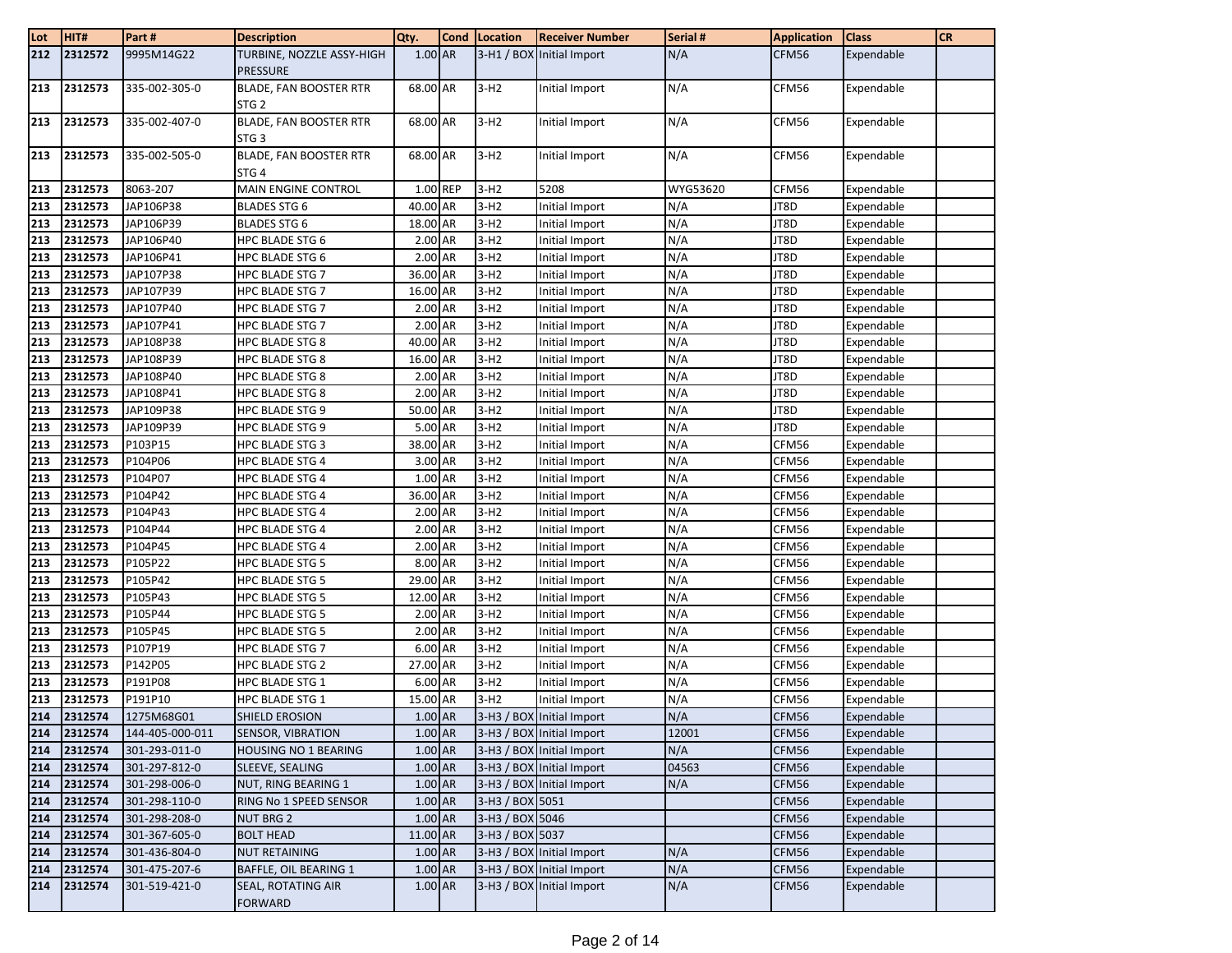| Lot | HIT#    | Part#         | <b>Description</b>                             | Qty.      | <b>Cond</b> | Location        | <b>Receiver Number</b>    | Serial #   | <b>Application</b> | <b>Class</b> | <b>CR</b> |
|-----|---------|---------------|------------------------------------------------|-----------|-------------|-----------------|---------------------------|------------|--------------------|--------------|-----------|
| 214 | 2312574 | 301-537-803-0 | WASHER, KEY                                    | 1.00 AR   |             |                 | 3-H3 / BOX Initial Import | N/A        | CFM56              | Expendable   |           |
| 214 | 2312574 | 301-537-905-0 | NUT RETAINER NO 1 BRG<br><b>OUTER RING</b>     | 1.00 AR   |             |                 | 3-H3 / BOX Initial Import | N/A        | CFM56              | Expendable   |           |
| 214 | 2312574 | 301-547-905-0 | NUT RETAINING, NO 5 BRG                        | 1.00 AR   |             |                 | 3-H3 / BOX Initial Import | N/A        | CFM56              | Expendable   |           |
| 214 | 2312574 | 301-779-602-0 | <b>SENSOR, VIBRATION</b>                       | $1.00$ AR |             |                 | 3-H3 / BOX Initial Import | YT114096-6 | CFM56              | Expendable   |           |
| 214 | 2312574 | 305-097-903-0 | <b>BUMPER BEARING</b>                          | 1.00 AR   |             |                 | 3-H3 / BOX Initial Import | N/A        | CFM56              | Expendable   |           |
| 214 | 2312574 | 305-098-407-0 | LPT FOWARD OIL ROTATING<br><b>SEAL</b>         | 1.00 AR   |             | 3-H3 / BOX 5052 |                           |            | CFM56              | Expendable   |           |
| 214 | 2312574 | 305-371-308-0 | <b>REAR COVER</b>                              | 1.00 AR   |             |                 | 3-H3 / BOX Initial Import | N/A        | CFM56              | Expendable   |           |
| 214 | 2312574 | 305-396-303-0 | RING, OIL SEP                                  | 1.00 AR   |             |                 | 3-H3 / BOX Initial Import | N/A        | CFM56              | Expendable   |           |
| 214 | 2312574 | 305-397-203-0 | <b>TUBE AIR</b>                                | $4.00$ AR |             | 3-H3 / BOX 5045 |                           |            | CFM56              | Expendable   |           |
| 214 | 2312574 | 305-408-301-0 | <b>TUBE VENT REAR</b>                          | $1.00$ AR |             | 3-H3 / BOX 6739 |                           | N/A        | CFM56              | Expendable   |           |
| 214 | 2312574 | 332A1908-58   | <b>DEFLECTOR - ASSY</b>                        | 1.00 AR   |             | 3-H3 / BOX 5049 |                           |            | CFM56              | Expendable   |           |
| 214 | 2312574 | 335-003-822-0 | <b>FAIRING SPLITTER</b>                        | 1.00 AR   |             | 3-H3 / BOX 5048 |                           | <b>NSN</b> | CFM56              | Expendable   |           |
| 214 | 2312574 | 335-003-905-0 | <b>FLANGE, SEALING OUTER</b>                   | $1.00$ AR |             |                 | 3-H3 / BOX Initial Import | RT02229    | CFM56              | Expendable   |           |
| 214 | 2312574 | 335-006-513-0 | VANE, ASSY-FAN BSTR STG 2                      | 1.00 AR   |             |                 | 3-H3 / BOX Initial Import | N/A        | CFM56              | Expendable   |           |
| 214 | 2312574 | 335-006-513-0 | VANE, ASSY-FAN BSTR STG 2                      | 1.00 AR   |             |                 | 3-H3 / BOX Initial Import | N/A        | CFM56              | Expendable   |           |
| 214 | 2312574 | 335-006-615-0 | VANE ASSY-FAN BSTR STG 3                       | $1.00$ AR |             | 3-H3 / BOX 5054 |                           |            | CFM56              | Expendable   |           |
| 214 | 2312574 | 335-009-125-0 | FAN 1 STG VANE BSTR ASSY                       | 1.00 AR   |             | 3-H3 / BOX 5047 |                           |            | CFM56              | Expendable   |           |
| 214 | 2312574 | 335-009-806-0 | SEAL, ROTATING AIR<br><b>FORWARD</b>           | 1.00 AR   |             |                 | 3-H3 / BOX Initial Import | N/A        | CFM56              | Expendable   |           |
| 214 | 2312574 | 335-009-903-0 | RETAINER BLADE AFT                             | 1.00 AR   |             |                 | 3-H3 / BOX Initial Import | N/A        | CFM56              | Expendable   |           |
| 214 | 2312574 | 335-010-002-0 | SPACER BOOSTER SPOOL                           | 67.00 AR  |             |                 | 3-H3 / BOX Initial Import | N/A        | CFM56              | Expendable   |           |
| 214 | 2312574 | 335-010-002-0 | SPACER BOOSTER SPOOL                           | 68.00 AR  |             | 3-H3 / BOX 5612 |                           |            | CFM56              | Expendable   |           |
| 214 | 2312574 | 335-023-401-0 | RETAINER, BLADE STG 1 FAN<br><b>RTR</b>        | 1.00 AR   |             |                 | 3-H3 / BOX Initial Import | N/A        | CFM56              | Expendable   |           |
| 214 | 2312574 | 335-023-603-0 | <b>FAN SPACER BLADE</b>                        | 38.00 AR  |             |                 | 3-H3 / BOX Initial Import | N/A        | CFM56              | Expendable   |           |
| 214 | 2312574 | 335-025-704-0 | SPACER                                         | 30.00 AR  |             | 3-H3 / BOX 5053 |                           |            | CFM56              | Expendable   |           |
| 214 | 2312574 | 335-080-601-0 | <b>BOX TIGHTNESS STAGE 2</b>                   | 1.00 AR   |             |                 | 3-H3 / BOX Initial Import | N/A        | CFM56              | Expendable   |           |
| 214 | 2312574 | 335-080-701-0 | <b>BOX TIGHTNESS STG 3</b>                     | 68.00 AR  |             |                 | 3-H3 / BOX Initial Import | N/A        | CFM56              | Expendable   |           |
| 214 | 2312574 | 335-080-801-0 | <b>BOX TIGHTNESS STG 4</b>                     | 1.00 AR   |             |                 | 3-H3 / BOX Initial Import | N/A        | CFM56              | Expendable   |           |
| 214 | 2312574 | 335-306-301-0 | NUT, LOCKING                                   | $1.00$ AR |             |                 | 3-H3 / BOX Initial Import | N/A        | CFM56              | Expendable   |           |
| 214 | 2312574 | 335-319-703-0 | SHAFT DRIVE HORIZONTAL                         | 1.00 AR   |             | 3-H3 / BOX 5616 |                           | <b>NSN</b> | CFM56              | Expendable   |           |
| 214 | 2312574 | 336-066-301-0 | <b>SPACER</b>                                  | 24.00 AR  |             | 3-H3 / BOX 5044 |                           |            | CFM56              | Expendable   |           |
| 214 | 2312574 | 649-779-053-0 | <b>BOLT</b>                                    | 32.00 AR  |             | 3-H3 / BOX 5050 |                           |            | CFM56              | Expendable   |           |
| 214 | 2312574 | 649-779-054-0 | <b>BOLT</b>                                    | 45.00 AR  |             | 3-H3 / BOX 5042 |                           |            | CFM56              | Expendable   |           |
| 214 | 2312574 | 650-784-016-0 | NUT, BEARING SELF LOCKING                      | 1.00 AR   |             |                 | 3-H3 / BOX Initial Import | N/A        | CFM56              | Expendable   |           |
| 214 | 2312574 | 9125M42P03    | RING, SEAL                                     | 1.00 AR   |             |                 | 3-H3 / BOX Initial Import | N/A        | CFM56              | Expendable   |           |
| 214 | 2312574 | 9232M90P06    | NUT ASSY GANG CHANNEL                          | 1.00 AR   |             |                 | 3-H3 / BOX Initial Import | N/A        | CFM56              | Expendable   |           |
| 214 | 2312574 | 9526M23P04    | LINK CONNECTING<br><b>ACTUATING RING STG 3</b> | 1.00 AR   |             |                 | 3-H3 / BOX Initial Import | N/A        | CFM56              | Expendable   |           |
| 214 | 2312574 | 9529M85G04    | SHIELD, BOLT HPT NOZZLE<br><b>SUPPORT</b>      | 1.00 AR   |             |                 | 3-H3 / BOX Initial Import | N/A        | CFM56              | Expendable   |           |
| 214 | 2312574 | 9976M75P01    | BRG 3 RETAINING BOLT                           | $1.00$ AR |             | 3-H3 / BOX 5620 |                           | AAM26933   | CFM56              | Expendable   |           |
| 214 | 2312574 | 9976M76P01    | RING KEYED ANTI-ROTATION                       | 1.00 AR   |             |                 | 3-H3 / BOX Initial Import | N/A        | CFM56              | Expendable   |           |
| 214 | 2312574 | 9993M42P01    | SEAL, INTERNAL PRESS                           | 1.00 AR   |             |                 | 3-H3 / BOX Initial Import | N/A        | CFM56              | Expendable   |           |
| 214 | 2312574 | J204P0925     | RING RETAINER                                  | 1.00 AR   |             |                 | 3-H3 / BOX Initial Import | N/A        | CFM56              | Expendable   |           |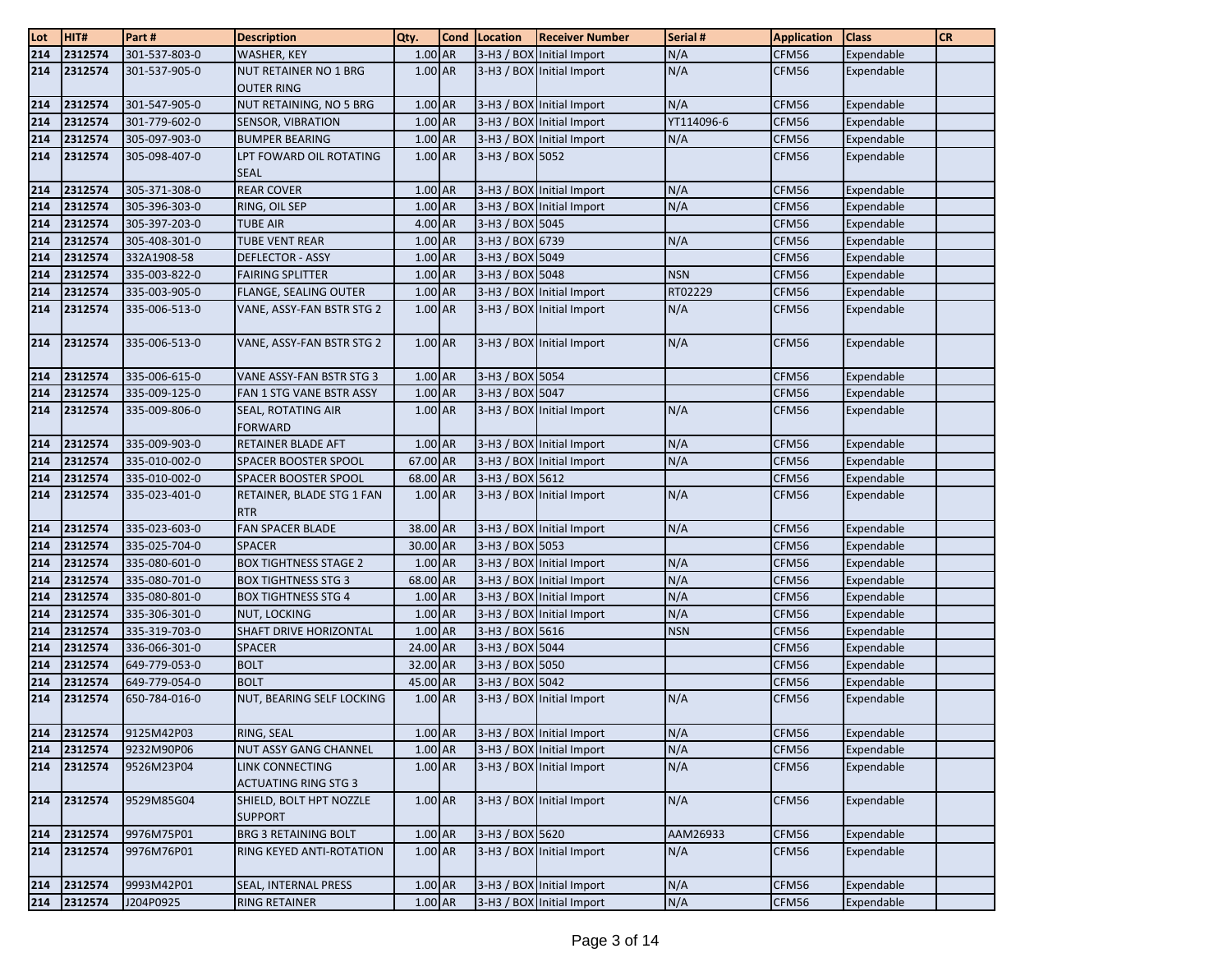| Lot | HIT#        | Part#         | <b>Description</b>                             | Qty.      | <b>Cond</b> | Location          | <b>Receiver Number</b>      | Serial #        | <b>Application</b> | <b>Class</b> | <b>CR</b> |
|-----|-------------|---------------|------------------------------------------------|-----------|-------------|-------------------|-----------------------------|-----------------|--------------------|--------------|-----------|
| 214 | 2312574     | J626P04E      | <b>NUT</b>                                     | 12.00 AR  |             | 3-H3 / BOX 5040   |                             |                 | JT8D               | Expendable   |           |
| 214 | 2312574     | J628P05       | NUT, SLFLKG TEN POINT                          | 38.00 AR  |             |                   | 3-H3 / BOX Initial Import   | N/A             | CF <sub>6</sub>    | Expendable   |           |
| 214 | 2312574     | J644P08A      | <b>BOLT</b>                                    | 24.00 AR  |             | 3-H3 / BOX 5036   |                             |                 | CFM56              | Expendable   |           |
| 214 | 2312574     | J644P12A      | <b>BOLT</b>                                    | 18.00 AR  |             | 3-H3 / BOX 5039   |                             |                 | CFM56              | Expendable   |           |
| 214 | 2312574     | J646P23B      | <b>BOLT</b>                                    | 24.00 AR  |             | 3-H3 / BOX 5034   |                             |                 | CFM56              | Expendable   |           |
| 214 | 2312574     | J814P008A     | BOLT, SHEAR DBL HEX HD                         | 1.00 AR   |             |                   | 3-H3 / BOX Initial Import   | N/A             | CFM56              | Expendable   |           |
| 214 | 2312574     | J818P060A     | <b>BOLT</b>                                    | 30.00 AR  |             | 3-H3 / BOX 5617   |                             |                 | CFM56              | Expendable   |           |
| 214 | 2312574     | J979P04       | <b>NUT</b>                                     | 11.00 AR  |             | 3-H3 / BOX 5035   |                             |                 | CF <sub>6</sub>    | Expendable   |           |
| 214 | 2312574     | 1275M37P02    | <b>HPC FRONT SHAFT</b>                         | 1.00 AR   |             |                   | 3-H3 /BOX   Initial Import  | GWNDS350        | CFM56              | <b>LLP</b>   | 2476      |
| 214 | 2312574     | 1319M25P02    | <b>CDP AIR SEAL</b>                            | 1.00 AR   |             |                   | 3-H3 / BOX   Initial Import | GFFR8E06        | CFM56              | <b>LLP</b>   | 2402      |
| 214 | 2312574     | 1589M66G02    | HPC SPOOL STG 1 & 2                            | 1.00 AR   |             |                   | 3-H3 / BOX   Initial Import | GWN004J4        | CFM56              | <b>LLP</b>   | 1986      |
| 214 | 2312574     | 1590M59P01    | HPC DISK STG 3                                 | 1.00 AR   |             |                   | 3-H3 / BOX   Initial Import | GWNJS949        | CFM56              | <b>LLP</b>   | 2476      |
| 214 | 2312574     | 1663M91G04    | SEAL, ASSY-STA OIL                             | 1.00 AR   |             |                   | 3-H3 / BOX   Initial Import | <b>CTDCLJTA</b> | CFM56              | Expendable   |           |
| 214 | 2312574     | 9513M54P02    | RING, DAMPER                                   | 1.00 AR   |             |                   | 3-H3 / BOX Initial Import   | N/A             | CFM56              | Expendable   |           |
| 214 | 2312574     | 9523M11G01    | RETAINER, BLADE STG 1                          | 1.00 AR   |             |                   | 3-H3 / BOX Initial Import   | N/A             | CFM56              | Expendable   |           |
| 214 | 2312574     | 9523M12G01    | HPC RETAINER, BLADE                            | 1.00 AR   |             |                   | 3-H3 / BOX   Initial Import | N/A             | CFM56              | Expendable   |           |
| 214 | 2312574     | 9523M12G01    | HPC RETAINER, BLADE                            | 1.00 AR   |             |                   | 3-H3 / BOX Initial Import   | N/A             | CFM56              | Expendable   |           |
| 214 | 2312574     | 9523M12G01    | HPC RETAINER, BLADE                            | 1.00 AR   |             |                   | 3-H3 / BOX   Initial Import | N/A             | CFM56              | Expendable   |           |
| 214 | 2312574     | 9523M12G01    | HPC RETAINER, BLADE                            | 1.00 AR   |             |                   | 3-H3 / BOX   Initial Import | N/A             | CFM56              | Expendable   |           |
| 214 | 2312574     | J205P1100     | RING RETAINER                                  | 1.00 AR   |             |                   | 3-H3 / BOX   Initial Import | N/A             | CFM56              | Expendable   |           |
| 215 | 2312575     | 301-317-621-0 | LPT 4 STG OUT SEAL SEG STA                     | 22.00 AR  |             |                   | 3-H4 / BOX Initial Import   | N/A             | CFM56              | Expendable   |           |
|     |             |               | AIR                                            |           |             |                   |                             |                 |                    |              |           |
| 215 | 2312575     | 301-317-826-0 | LPT 2 STG OUT SEAL SEG STA                     | 1.00 AR   |             |                   | 3-H4 / BOX Initial Import   | N/A             | CFM56              | Expendable   |           |
|     |             |               | AIR                                            |           |             |                   |                             |                 |                    |              |           |
| 215 | 2312575     | 301-317-826-0 | LPT 2 STG OUT SEAL SEG STA                     | 1.00 AR   |             | $3-H4/BOX$        | *18267                      | N/A             | CFM56              | Expendable   |           |
|     |             |               | AIR                                            |           |             |                   |                             |                 |                    |              |           |
| 215 | 2312575     | 301-317-826-0 | LPT 2 STG OUT SEAL SEG STA                     | 1.00 AR   |             | 3-H4 / BOX *18268 |                             | N/A             | CFM56              | Expendable   |           |
|     |             |               | AIR                                            |           |             |                   |                             |                 |                    |              |           |
| 215 | 2312575     | 301-317-826-0 | LPT 2 STG OUT SEAL SEG STA                     | 1.00 AR   |             | 3-H4 / BOX *18269 |                             | N/A             | CFM56              | Expendable   |           |
|     |             |               | AIR                                            |           |             |                   |                             |                 |                    |              |           |
| 215 | 2312575     | 301-317-826-0 | LPT 2 STG OUT SEAL SEG STA                     | 1.00 AR   |             | $3-H4 / BOX$      | *18270                      | N/A             | CFM56              | Expendable   |           |
|     |             |               | AIR                                            |           |             |                   |                             |                 |                    |              |           |
| 215 | 2312575     | 301-317-826-0 | LPT 2 STG OUT SEAL SEG STA                     | 1.00 AR   |             | 3-H4 / BOX *18271 |                             | N/A             | CFM56              | Expendable   |           |
|     |             |               | AIR                                            |           |             |                   |                             |                 |                    |              |           |
| 215 | 2312575     | 301-317-826-0 | LPT 2 STG OUT SEAL SEG STA                     | 1.00 AR   |             | 3-H4 / BOX *18272 |                             | N/A             | CFM56              | Expendable   |           |
|     |             |               | AIR                                            |           |             |                   |                             |                 |                    |              |           |
| 215 | 2312575     | 301-317-826-0 | LPT 2 STG OUT SEAL SEG STA                     | 1.00 AR   |             | 3-H4 / BOX 18273  |                             | N/A             | CFM56              | Expendable   |           |
|     |             |               | AIR                                            |           |             |                   |                             |                 |                    |              |           |
| 215 | 2312575     | 301-317-832-0 | LPT 2 STG OUT SEAL SEG STA                     | $6.00$ AR |             |                   | 3-H4 / BOX Initial Import   | N/A             | CFM56              | Expendable   |           |
|     |             |               | AIR                                            |           |             |                   |                             |                 |                    |              |           |
|     | 215 2312575 | 301-317-923-0 | LPT 3 STG OUT SEAL SEG STA                     | 11.00 AR  |             |                   | 3-H4 / BOX Initial Import   | N/A             | CFM56              | Expendable   |           |
|     |             |               | AIR                                            |           |             |                   |                             |                 |                    |              |           |
| 215 | 2312575     | 301-324-304-0 | SHIELD, LPT STTR SHRD STG 3                    | 1.00 AR   |             |                   | 3-H4 / BOX Initial Import   | N/A             | CFM56              | Expendable   |           |
|     |             |               |                                                |           |             |                   |                             |                 |                    |              |           |
| 215 | 2312575     | 301-324-504-0 | SHIELD, LPT STTR SHRD STG 4                    | 1.00 AR   |             |                   | 3-H4 / BOX Initial Import   | N/A             | CFM56              | Expendable   |           |
|     | 2312575     |               |                                                | 109.00 AR |             |                   |                             |                 |                    |              |           |
| 215 |             | 301-330-439-0 | LPT-STG 4 BLADE                                |           |             | 3-H4 / BOX 6387   |                             |                 | CFM56              | Expendable   |           |
| 215 | 2312575     | 301-331-820-0 | SEAL, ROTATING AIR LPT RTR<br>STG <sub>2</sub> | 1.00 AR   |             |                   | 3-H4 / BOX Initial Import   | DA121920-F      | CFM56              | Expendable   |           |
| 215 | 2312575     | 301-331-923-0 | SEAL, ROTATING AIR LPT RTR                     | 1.00 AR   |             |                   | 3-H4 / BOX Initial Import   | RP04536         | CFM56              | Expendable   |           |
|     |             |               | STG <sub>3</sub>                               |           |             |                   |                             |                 |                    |              |           |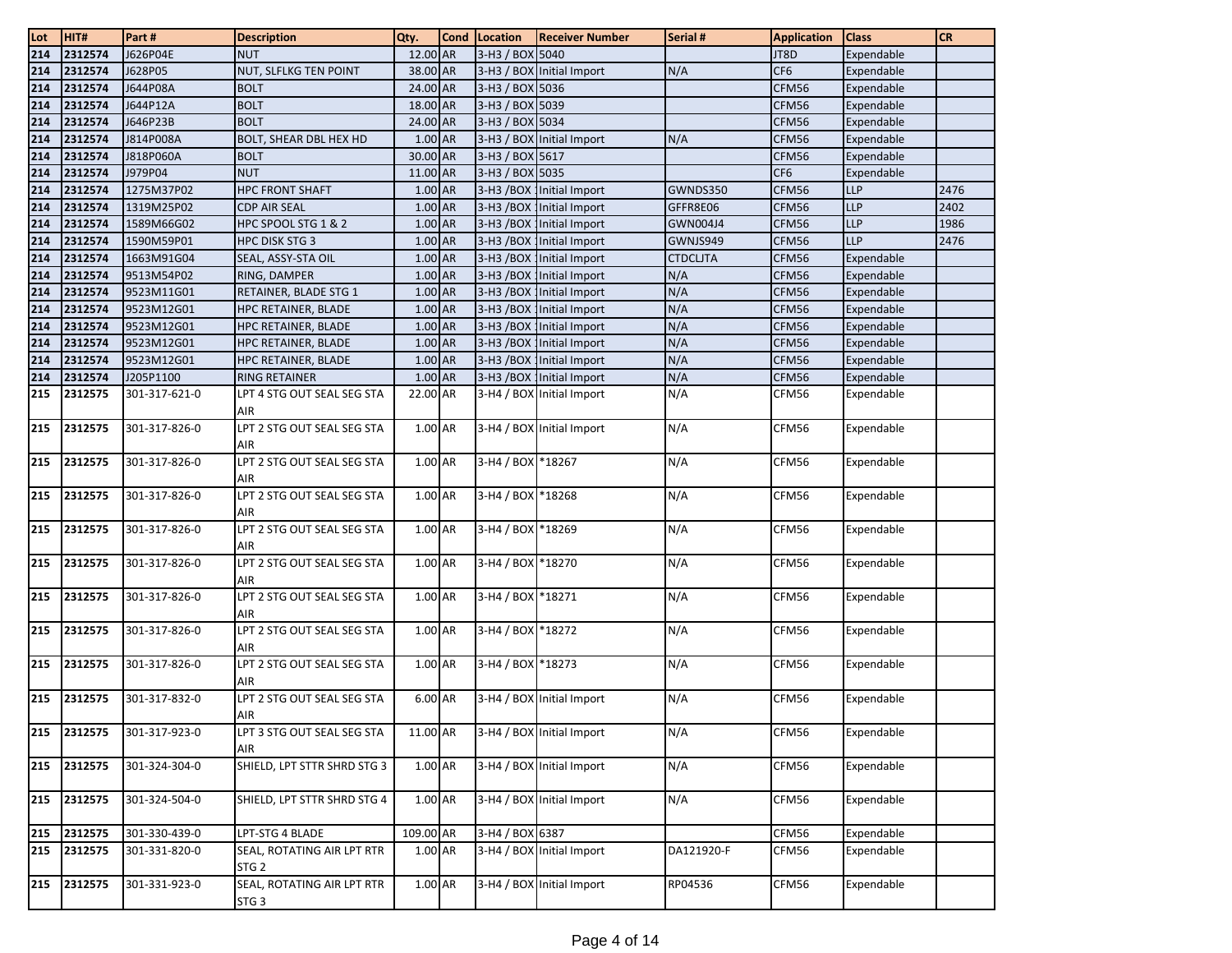| Lot | HIT#         | Part#         | <b>Description</b>                          | Qty.      | Cond Location    | <b>Receiver Number</b>    | Serial #       | <b>Application</b> | <b>Class</b> | <b>CR</b> |
|-----|--------------|---------------|---------------------------------------------|-----------|------------------|---------------------------|----------------|--------------------|--------------|-----------|
| 215 | 2312575      | 301-332-016-0 | SEAL ROTG AIR LPT RTR STG 4                 | 1.00 AR   |                  | 3-H4 / BOX Initial Import | DA065706-7     | CFM56              | Expendable   |           |
| 215 | 2312575      | 305-056-116-0 | LPT CONICAL SUPPORT                         | 1.00 AR   |                  | 3-H4 / BOX Initial Import | DA703762       | CFM56              | <b>LLP</b>   | 10582     |
| 215 | 2312575      | 305-078-654-0 | CASE, ASSY-LPT REAR                         | 1.00 AR   |                  | 3-H4 / BOX Initial Import | F558085        | CFM56              | Expendable   |           |
| 215 | 2312575      | 305-390-303-0 | NOZZLE SEGMENT ASSY LPT<br>STG <sub>2</sub> | 1.00 AR   |                  | 3-H4 / BOX Initial Import | J16533B        | CFM56              | Expendable   |           |
| 215 | 2312575      | 305-390-303-0 | NOZZLE SEGMENT ASSY LPT<br>STG <sub>2</sub> | 1.00 AR   | 3-H4 / BOX *7238 |                           | J16362B        | CFM56              | Expendable   |           |
| 215 | 2312575      | 305-390-303-0 | NOZZLE SEGMENT ASSY LPT<br>STG <sub>2</sub> | 1.00 AR   | 3-H4 / BOX *7239 |                           | J8AB263        | CFM56              | Expendable   |           |
| 215 | 2312575      | 305-390-303-0 | NOZZLE SEGMENT ASSY LPT<br>STG <sub>2</sub> | 1.00 AR   | 3-H4 / BOX *7241 |                           | J1256B         | CFM56              | Expendable   |           |
| 215 | 2312575      | 305-390-506-0 | NOZZLE SEGMENT ASSY LPT<br>STG <sub>2</sub> | 1.00 AR   | 3-H4 / BOX *7312 |                           | J80J567        | CFM56              | Expendable   |           |
| 215 | 2312575      | 305-390-506-0 | NOZZLE SEGMENT ASSY LPT<br>STG <sub>2</sub> | 1.00 AR   | 3-H4 / BOX *7316 |                           | J10218A        | CFM56              | Expendable   |           |
| 215 | 2312575      | 305-390-506-0 | NOZZLE SEGMENT ASSY LPT<br>STG <sub>2</sub> | $1.00$ AR | 3-H4 / BOX *7317 |                           | J11936B        | CFM56              | Expendable   |           |
| 215 | 2312575      | 305-390-704-0 | NOZZLE SEGMENT ASSY LPT<br>STG <sub>3</sub> | 1.00 AR   | 3-H4 / BOX *7367 |                           | <b>J8CR979</b> | CFM56              | Expendable   |           |
| 215 | 2312575      | 305-390-704-0 | NOZZLE SEGMENT ASSY LPT<br>STG <sub>3</sub> | 1.00 AR   | 3-H4 / BOX *7371 |                           | J8AM743        | CFM56              | Expendable   |           |
| 215 | 2312575      | 305-390-704-0 | NOZZLE SEGMENT ASSY LPT<br>STG <sub>3</sub> | 1.00 AR   | 3-H4 / BOX *7374 |                           | J039923        | CFM56              | Expendable   |           |
| 215 | 2312575      | 305-390-704-0 | NOZZLE SEGMENT ASSY LPT<br>STG <sub>3</sub> | 1.00 AR   | 3-H4 / BOX *7376 |                           | J8AS731        | CFM56              | Expendable   |           |
| 215 | 2312575      | 305-390-704-0 | NOZZLE SEGMENT ASSY LPT<br>STG <sub>3</sub> | 1.00 AR   | $3-H4 / BOX$     | *7380                     | J8CB564        | CFM56              | Expendable   |           |
| 215 | 2312575      | 305-390-704-0 | NOZZLE SEGMENT ASSY LPT<br>STG <sub>3</sub> | 1.00 AR   | 3-H4 / BOX 6121  |                           | J03034A        | CFM56              | Expendable   |           |
| 215 | 2312575      | 305-390-704-0 | NOZZLE SEGMENT ASSY LPT<br>STG <sub>3</sub> | 1.00 AR   | 3-H4 / BOX 6121  |                           | J80Y444        | CFM56              | Expendable   |           |
| 215 | 2312575      | 305-390-704-0 | NOZZLE SEGMENT ASSY LPT<br>STG <sub>3</sub> | 1.00 AR   | 3-H4 / BOX 6121  |                           | J80Y616        | CFM56              | Expendable   |           |
| 215 | 2312575      | 305-390-803-0 | NOZZLE SEGMENT ASSY LPT<br>STG 3 (BORE)     | 1.00 AR   |                  | 3-H4 / BOX Initial Import | J05713B        | CFM56              | Expendable   |           |
| 215 | 2312575      | 305-390-901-0 | NOZZLE SEGMENT ASSY LPT<br>STG 4            | 1.00 AR   | 3-H4 / BOX 6389  |                           | AVAS4640       | CFM56              | Expendable   |           |
| 215 | 2312575      | 305-390-904-0 | NOZZLE SEGMENT ASSY LPT<br>STG <sub>4</sub> | $1.00$ AR |                  | 3-H4 / BOX Initial Import | J8AM927        | CFM56              | Expendable   |           |
|     | 215  2312575 | 305-390-904-0 | NOZZLE SEGMENT ASSY LPT<br>STG <sub>4</sub> | 1.00 AR   | 3-H4 / BOX *7537 |                           | J8AM169        | CFM56              | Expendable   |           |
| 215 | 2312575      | 305-390-904-0 | NOZZLE SEGMENT ASSY LPT<br>STG <sub>4</sub> | 1.00 AR   | 3-H4 / BOX *7541 |                           | <b>J8AT522</b> | CFM56              | Expendable   |           |
| 215 | 2312575      | 305-390-904-0 | NOZZLE SEGMENT ASSY LPT<br>STG <sub>4</sub> | 1.00 AR   | 3-H4 / BOX *7542 |                           | J8AY953        | CFM56              | Expendable   |           |
| 215 | 2312575      | 305-390-904-0 | NOZZLE SEGMENT ASSY LPT<br>STG <sub>4</sub> | 1.00 AR   | 3-H4 / BOX *7545 |                           | J8CB936        | CFM56              | Expendable   |           |
| 215 | 2312575      | 305-390-904-0 | NOZZLE SEGMENT ASSY LPT<br>STG <sub>4</sub> | 1.00 AR   | 3-H4 / BOX *7546 |                           | J80T139        | CFM56              | Expendable   |           |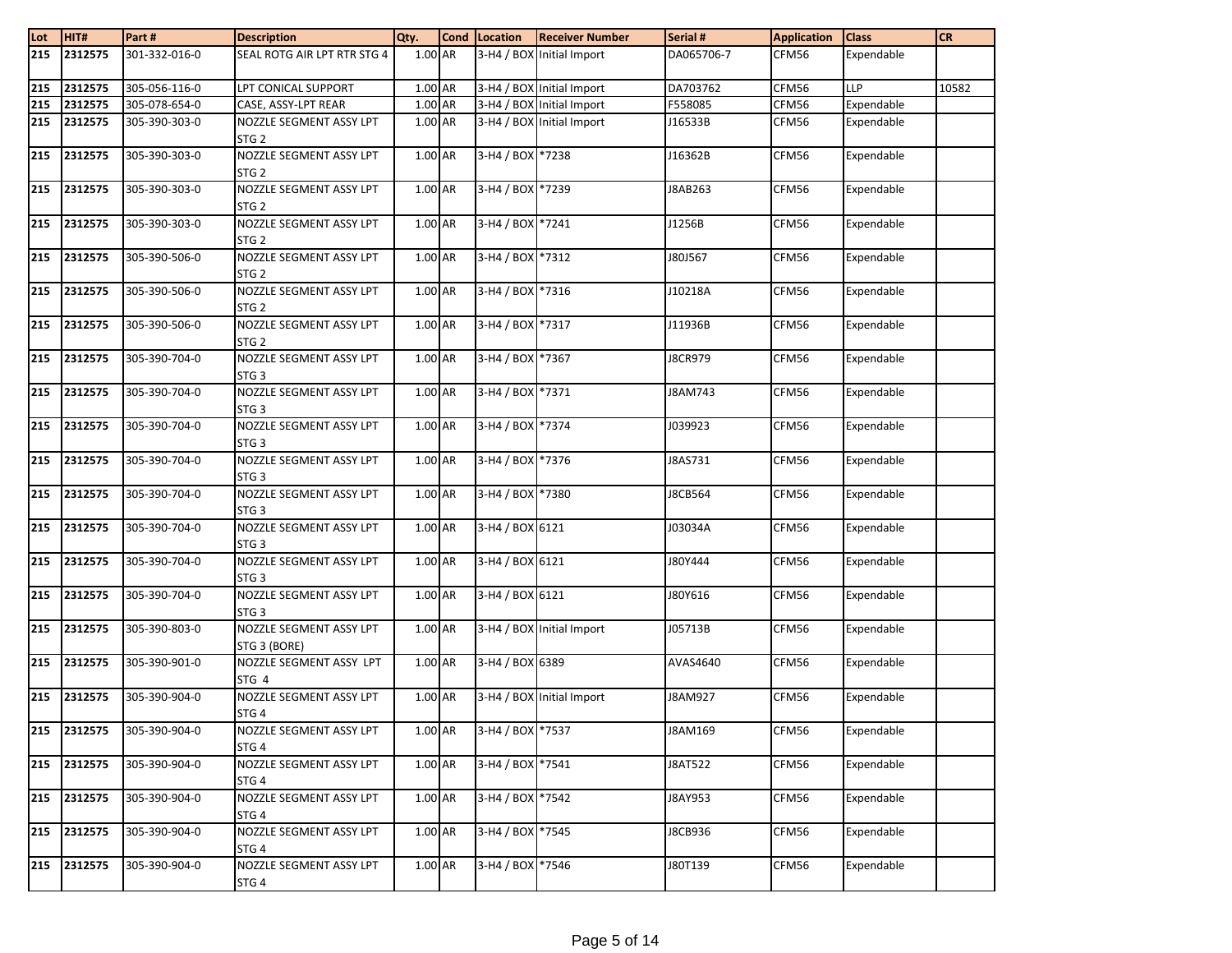| 215<br>2312575<br>305-390-904-0<br>NOZZLE SEGMENT ASSY LPT<br>1.00 AR<br>3-H4 / BOX *7547<br>J8AU110<br>CFM56<br>Expendable<br>STG <sub>4</sub><br>2312575<br>NOZZLE SEGMENT ASSY LPT<br>1.00 AR<br>3-H4 / BOX *7552<br>215<br>305-390-904-0<br>J8BN128<br>CFM56<br>Expendable<br>STG <sub>4</sub><br>3-H4 / BOX *7553<br>2312575<br>305-390-904-0<br>NOZZLE SEGMENT ASSY LPT<br>1.00 AR<br>Expendable<br>215<br>J8BP058<br>CFM56<br>STG <sub>4</sub><br>2312575<br>305-390-904-0<br>NOZZLE SEGMENT ASSY LPT<br>1.00 AR<br>3-H4 / BOX 6388<br>215<br>RN34889<br>CFM56<br>Expendable<br>STG <sub>4</sub><br>2312575<br>305-390-904-0<br>NOZZLE SEGMENT ASSY LPT<br>1.00 AR<br>3-H4 / BOX 6388<br>Expendable<br>215<br>RN39503<br>CFM56<br>STG <sub>4</sub><br>3-H4 / BOX *8468<br>215<br>2312575<br>335-040-407-0<br>SEAL, SEG STA AIR STG 2<br>1.00 AR<br>N/A<br>CFM56<br>Expendable<br>215<br>2312575<br>N/A<br>335-040-407-0<br>1.00 AR<br>3-H4 / BOX *8469<br>CFM56<br>Expendable<br>SEAL, SEG STA AIR STG 2<br>215<br>2312575<br>1.00 AR<br>3-H4 / BOX *8470<br>N/A<br>335-040-407-0<br>SEAL, SEG STA AIR STG 2<br>CFM56<br>Expendable<br>N/A<br>215<br>2312575<br>335-040-407-0<br>SEAL, SEG STA AIR STG 2<br>1.00 AR<br>3-H4 / BOX *8471<br>CFM56<br>Expendable<br>N/A<br>215<br>2312575<br>1.00 AR<br>3-H4 / BOX Initial Import<br>335-040-605-0<br>SEAL, SEG STA AIR STG 4<br>CFM56<br>Expendable<br>N/A<br>215<br>2312575<br>1.00 AR<br>3-H4 / BOX-Initial Import<br>Expendable<br>1443M11G01<br>TUBE, AIR START BLEED INLET<br>CFM56<br>N/A<br>2312575<br>301-350-238-0<br><b>COVER OIL INLET</b><br>1.00 AR<br>3-H4 / BOX-Initial Import<br>CFM56<br>Expendable<br>215<br>N/A<br>215<br>2312575<br>Expendable<br>301-546-107-0<br>PLUG LPT SHAFT<br>1.00 AR<br>3-H4 / BOX-Initial Import<br>CFM56<br>1.00 AR<br>N/A<br>215<br>2312575<br>305-985-008-0<br>LPT COOLING MANIFOLD-<br>3-H4 / BOX-Initial Import<br>CFM56<br>Rotable<br><b>UPPER HALF</b><br>2312575<br>332A1024-12<br>N/A<br>215<br><b>TUBE ASSY</b><br>1.00 AR<br>3-H4 / BOX-Initial Import<br>CFM56<br>Expendable<br>215<br>2312575<br>1.00 AR<br>3-H4 / BOX-5608<br><b>NSN</b><br>332A1034-12<br>TUBE, ASSY<br>CFM56<br>Expendable<br>215<br>2312575<br>332A1034-22<br>1.00 AR<br>N/A<br>Expendable<br>TUBE, ASSY<br>3-H4 / BOX-Initial Import<br>CFM56<br>3-H4 / BOX-5607<br>215<br>2312575<br>332A1914-6<br><b>BRACKET ASSY</b><br>1.00 AR<br><b>NSN</b><br>CFM56<br>Expendable<br>215<br>N/A<br>2312575<br>335-011-208-0<br>1.00 AR<br>3-H4 / BOX-Initial Import<br>Expendable<br>CONE, ASSY REAR SPINNER<br>CFM56<br>N/A<br>215<br>2312575<br>$1.00$ AR<br>3-H4 / BOX-Initial Import<br>CFM56<br>Expendable<br>335-106-402-0<br>CONE, SPINNER FRONT<br>N/A<br>215<br>2312575<br>1.00 AR<br>3-H4 / BOX-Initial Import<br>335-254-603-0<br>TUBE, OIL AFT SUMP SUPPLY<br>CFM56<br>Expendable<br>N/A<br>215<br>2312575<br>335-254-803-0<br>TUBE OIL AFT SUMP SCAV<br>1.00 AR<br>3-H4 / BOX-Initial Import<br>Expendable<br>CFM56<br>215<br>2312575<br>335-263-602-0<br>1.00 AR<br>3-H4 / BOX-Initial Import<br>N/A<br>Expendable<br>TUBE OIL REAR SUMP SCAV<br>CFM56<br>$1.00$ AR<br>3-H4 / BOX-Initial Import<br>215<br>2312575<br>N/A<br>9375M10G03<br>MANIFOLD FUEL HEAD END<br>CFM56<br>Rotable<br><b>VAR STTR</b> | Lot | HIT#    | Part#      | <b>Description</b>     | Qty. | Cond Location | <b>Receiver Number</b> | Serial # | <b>Application</b> | <b>Class</b> | <b>CR</b> |
|---------------------------------------------------------------------------------------------------------------------------------------------------------------------------------------------------------------------------------------------------------------------------------------------------------------------------------------------------------------------------------------------------------------------------------------------------------------------------------------------------------------------------------------------------------------------------------------------------------------------------------------------------------------------------------------------------------------------------------------------------------------------------------------------------------------------------------------------------------------------------------------------------------------------------------------------------------------------------------------------------------------------------------------------------------------------------------------------------------------------------------------------------------------------------------------------------------------------------------------------------------------------------------------------------------------------------------------------------------------------------------------------------------------------------------------------------------------------------------------------------------------------------------------------------------------------------------------------------------------------------------------------------------------------------------------------------------------------------------------------------------------------------------------------------------------------------------------------------------------------------------------------------------------------------------------------------------------------------------------------------------------------------------------------------------------------------------------------------------------------------------------------------------------------------------------------------------------------------------------------------------------------------------------------------------------------------------------------------------------------------------------------------------------------------------------------------------------------------------------------------------------------------------------------------------------------------------------------------------------------------------------------------------------------------------------------------------------------------------------------------------------------------------------------------------------------------------------------------------------------------------------------------------------------------------------------------------------------------------------------------------------------------------------------------------------------------------------------------------------------------------------------------------------------------------------------------------------------------------------------------------------------------------------------------|-----|---------|------------|------------------------|------|---------------|------------------------|----------|--------------------|--------------|-----------|
|                                                                                                                                                                                                                                                                                                                                                                                                                                                                                                                                                                                                                                                                                                                                                                                                                                                                                                                                                                                                                                                                                                                                                                                                                                                                                                                                                                                                                                                                                                                                                                                                                                                                                                                                                                                                                                                                                                                                                                                                                                                                                                                                                                                                                                                                                                                                                                                                                                                                                                                                                                                                                                                                                                                                                                                                                                                                                                                                                                                                                                                                                                                                                                                                                                                                                                   |     |         |            |                        |      |               |                        |          |                    |              |           |
|                                                                                                                                                                                                                                                                                                                                                                                                                                                                                                                                                                                                                                                                                                                                                                                                                                                                                                                                                                                                                                                                                                                                                                                                                                                                                                                                                                                                                                                                                                                                                                                                                                                                                                                                                                                                                                                                                                                                                                                                                                                                                                                                                                                                                                                                                                                                                                                                                                                                                                                                                                                                                                                                                                                                                                                                                                                                                                                                                                                                                                                                                                                                                                                                                                                                                                   |     |         |            |                        |      |               |                        |          |                    |              |           |
|                                                                                                                                                                                                                                                                                                                                                                                                                                                                                                                                                                                                                                                                                                                                                                                                                                                                                                                                                                                                                                                                                                                                                                                                                                                                                                                                                                                                                                                                                                                                                                                                                                                                                                                                                                                                                                                                                                                                                                                                                                                                                                                                                                                                                                                                                                                                                                                                                                                                                                                                                                                                                                                                                                                                                                                                                                                                                                                                                                                                                                                                                                                                                                                                                                                                                                   |     |         |            |                        |      |               |                        |          |                    |              |           |
|                                                                                                                                                                                                                                                                                                                                                                                                                                                                                                                                                                                                                                                                                                                                                                                                                                                                                                                                                                                                                                                                                                                                                                                                                                                                                                                                                                                                                                                                                                                                                                                                                                                                                                                                                                                                                                                                                                                                                                                                                                                                                                                                                                                                                                                                                                                                                                                                                                                                                                                                                                                                                                                                                                                                                                                                                                                                                                                                                                                                                                                                                                                                                                                                                                                                                                   |     |         |            |                        |      |               |                        |          |                    |              |           |
|                                                                                                                                                                                                                                                                                                                                                                                                                                                                                                                                                                                                                                                                                                                                                                                                                                                                                                                                                                                                                                                                                                                                                                                                                                                                                                                                                                                                                                                                                                                                                                                                                                                                                                                                                                                                                                                                                                                                                                                                                                                                                                                                                                                                                                                                                                                                                                                                                                                                                                                                                                                                                                                                                                                                                                                                                                                                                                                                                                                                                                                                                                                                                                                                                                                                                                   |     |         |            |                        |      |               |                        |          |                    |              |           |
|                                                                                                                                                                                                                                                                                                                                                                                                                                                                                                                                                                                                                                                                                                                                                                                                                                                                                                                                                                                                                                                                                                                                                                                                                                                                                                                                                                                                                                                                                                                                                                                                                                                                                                                                                                                                                                                                                                                                                                                                                                                                                                                                                                                                                                                                                                                                                                                                                                                                                                                                                                                                                                                                                                                                                                                                                                                                                                                                                                                                                                                                                                                                                                                                                                                                                                   |     |         |            |                        |      |               |                        |          |                    |              |           |
|                                                                                                                                                                                                                                                                                                                                                                                                                                                                                                                                                                                                                                                                                                                                                                                                                                                                                                                                                                                                                                                                                                                                                                                                                                                                                                                                                                                                                                                                                                                                                                                                                                                                                                                                                                                                                                                                                                                                                                                                                                                                                                                                                                                                                                                                                                                                                                                                                                                                                                                                                                                                                                                                                                                                                                                                                                                                                                                                                                                                                                                                                                                                                                                                                                                                                                   |     |         |            |                        |      |               |                        |          |                    |              |           |
|                                                                                                                                                                                                                                                                                                                                                                                                                                                                                                                                                                                                                                                                                                                                                                                                                                                                                                                                                                                                                                                                                                                                                                                                                                                                                                                                                                                                                                                                                                                                                                                                                                                                                                                                                                                                                                                                                                                                                                                                                                                                                                                                                                                                                                                                                                                                                                                                                                                                                                                                                                                                                                                                                                                                                                                                                                                                                                                                                                                                                                                                                                                                                                                                                                                                                                   |     |         |            |                        |      |               |                        |          |                    |              |           |
|                                                                                                                                                                                                                                                                                                                                                                                                                                                                                                                                                                                                                                                                                                                                                                                                                                                                                                                                                                                                                                                                                                                                                                                                                                                                                                                                                                                                                                                                                                                                                                                                                                                                                                                                                                                                                                                                                                                                                                                                                                                                                                                                                                                                                                                                                                                                                                                                                                                                                                                                                                                                                                                                                                                                                                                                                                                                                                                                                                                                                                                                                                                                                                                                                                                                                                   |     |         |            |                        |      |               |                        |          |                    |              |           |
|                                                                                                                                                                                                                                                                                                                                                                                                                                                                                                                                                                                                                                                                                                                                                                                                                                                                                                                                                                                                                                                                                                                                                                                                                                                                                                                                                                                                                                                                                                                                                                                                                                                                                                                                                                                                                                                                                                                                                                                                                                                                                                                                                                                                                                                                                                                                                                                                                                                                                                                                                                                                                                                                                                                                                                                                                                                                                                                                                                                                                                                                                                                                                                                                                                                                                                   |     |         |            |                        |      |               |                        |          |                    |              |           |
|                                                                                                                                                                                                                                                                                                                                                                                                                                                                                                                                                                                                                                                                                                                                                                                                                                                                                                                                                                                                                                                                                                                                                                                                                                                                                                                                                                                                                                                                                                                                                                                                                                                                                                                                                                                                                                                                                                                                                                                                                                                                                                                                                                                                                                                                                                                                                                                                                                                                                                                                                                                                                                                                                                                                                                                                                                                                                                                                                                                                                                                                                                                                                                                                                                                                                                   |     |         |            |                        |      |               |                        |          |                    |              |           |
|                                                                                                                                                                                                                                                                                                                                                                                                                                                                                                                                                                                                                                                                                                                                                                                                                                                                                                                                                                                                                                                                                                                                                                                                                                                                                                                                                                                                                                                                                                                                                                                                                                                                                                                                                                                                                                                                                                                                                                                                                                                                                                                                                                                                                                                                                                                                                                                                                                                                                                                                                                                                                                                                                                                                                                                                                                                                                                                                                                                                                                                                                                                                                                                                                                                                                                   |     |         |            |                        |      |               |                        |          |                    |              |           |
|                                                                                                                                                                                                                                                                                                                                                                                                                                                                                                                                                                                                                                                                                                                                                                                                                                                                                                                                                                                                                                                                                                                                                                                                                                                                                                                                                                                                                                                                                                                                                                                                                                                                                                                                                                                                                                                                                                                                                                                                                                                                                                                                                                                                                                                                                                                                                                                                                                                                                                                                                                                                                                                                                                                                                                                                                                                                                                                                                                                                                                                                                                                                                                                                                                                                                                   |     |         |            |                        |      |               |                        |          |                    |              |           |
|                                                                                                                                                                                                                                                                                                                                                                                                                                                                                                                                                                                                                                                                                                                                                                                                                                                                                                                                                                                                                                                                                                                                                                                                                                                                                                                                                                                                                                                                                                                                                                                                                                                                                                                                                                                                                                                                                                                                                                                                                                                                                                                                                                                                                                                                                                                                                                                                                                                                                                                                                                                                                                                                                                                                                                                                                                                                                                                                                                                                                                                                                                                                                                                                                                                                                                   |     |         |            |                        |      |               |                        |          |                    |              |           |
|                                                                                                                                                                                                                                                                                                                                                                                                                                                                                                                                                                                                                                                                                                                                                                                                                                                                                                                                                                                                                                                                                                                                                                                                                                                                                                                                                                                                                                                                                                                                                                                                                                                                                                                                                                                                                                                                                                                                                                                                                                                                                                                                                                                                                                                                                                                                                                                                                                                                                                                                                                                                                                                                                                                                                                                                                                                                                                                                                                                                                                                                                                                                                                                                                                                                                                   |     |         |            |                        |      |               |                        |          |                    |              |           |
|                                                                                                                                                                                                                                                                                                                                                                                                                                                                                                                                                                                                                                                                                                                                                                                                                                                                                                                                                                                                                                                                                                                                                                                                                                                                                                                                                                                                                                                                                                                                                                                                                                                                                                                                                                                                                                                                                                                                                                                                                                                                                                                                                                                                                                                                                                                                                                                                                                                                                                                                                                                                                                                                                                                                                                                                                                                                                                                                                                                                                                                                                                                                                                                                                                                                                                   |     |         |            |                        |      |               |                        |          |                    |              |           |
|                                                                                                                                                                                                                                                                                                                                                                                                                                                                                                                                                                                                                                                                                                                                                                                                                                                                                                                                                                                                                                                                                                                                                                                                                                                                                                                                                                                                                                                                                                                                                                                                                                                                                                                                                                                                                                                                                                                                                                                                                                                                                                                                                                                                                                                                                                                                                                                                                                                                                                                                                                                                                                                                                                                                                                                                                                                                                                                                                                                                                                                                                                                                                                                                                                                                                                   |     |         |            |                        |      |               |                        |          |                    |              |           |
|                                                                                                                                                                                                                                                                                                                                                                                                                                                                                                                                                                                                                                                                                                                                                                                                                                                                                                                                                                                                                                                                                                                                                                                                                                                                                                                                                                                                                                                                                                                                                                                                                                                                                                                                                                                                                                                                                                                                                                                                                                                                                                                                                                                                                                                                                                                                                                                                                                                                                                                                                                                                                                                                                                                                                                                                                                                                                                                                                                                                                                                                                                                                                                                                                                                                                                   |     |         |            |                        |      |               |                        |          |                    |              |           |
|                                                                                                                                                                                                                                                                                                                                                                                                                                                                                                                                                                                                                                                                                                                                                                                                                                                                                                                                                                                                                                                                                                                                                                                                                                                                                                                                                                                                                                                                                                                                                                                                                                                                                                                                                                                                                                                                                                                                                                                                                                                                                                                                                                                                                                                                                                                                                                                                                                                                                                                                                                                                                                                                                                                                                                                                                                                                                                                                                                                                                                                                                                                                                                                                                                                                                                   |     |         |            |                        |      |               |                        |          |                    |              |           |
|                                                                                                                                                                                                                                                                                                                                                                                                                                                                                                                                                                                                                                                                                                                                                                                                                                                                                                                                                                                                                                                                                                                                                                                                                                                                                                                                                                                                                                                                                                                                                                                                                                                                                                                                                                                                                                                                                                                                                                                                                                                                                                                                                                                                                                                                                                                                                                                                                                                                                                                                                                                                                                                                                                                                                                                                                                                                                                                                                                                                                                                                                                                                                                                                                                                                                                   |     |         |            |                        |      |               |                        |          |                    |              |           |
|                                                                                                                                                                                                                                                                                                                                                                                                                                                                                                                                                                                                                                                                                                                                                                                                                                                                                                                                                                                                                                                                                                                                                                                                                                                                                                                                                                                                                                                                                                                                                                                                                                                                                                                                                                                                                                                                                                                                                                                                                                                                                                                                                                                                                                                                                                                                                                                                                                                                                                                                                                                                                                                                                                                                                                                                                                                                                                                                                                                                                                                                                                                                                                                                                                                                                                   |     |         |            |                        |      |               |                        |          |                    |              |           |
|                                                                                                                                                                                                                                                                                                                                                                                                                                                                                                                                                                                                                                                                                                                                                                                                                                                                                                                                                                                                                                                                                                                                                                                                                                                                                                                                                                                                                                                                                                                                                                                                                                                                                                                                                                                                                                                                                                                                                                                                                                                                                                                                                                                                                                                                                                                                                                                                                                                                                                                                                                                                                                                                                                                                                                                                                                                                                                                                                                                                                                                                                                                                                                                                                                                                                                   |     |         |            |                        |      |               |                        |          |                    |              |           |
|                                                                                                                                                                                                                                                                                                                                                                                                                                                                                                                                                                                                                                                                                                                                                                                                                                                                                                                                                                                                                                                                                                                                                                                                                                                                                                                                                                                                                                                                                                                                                                                                                                                                                                                                                                                                                                                                                                                                                                                                                                                                                                                                                                                                                                                                                                                                                                                                                                                                                                                                                                                                                                                                                                                                                                                                                                                                                                                                                                                                                                                                                                                                                                                                                                                                                                   |     |         |            |                        |      |               |                        |          |                    |              |           |
|                                                                                                                                                                                                                                                                                                                                                                                                                                                                                                                                                                                                                                                                                                                                                                                                                                                                                                                                                                                                                                                                                                                                                                                                                                                                                                                                                                                                                                                                                                                                                                                                                                                                                                                                                                                                                                                                                                                                                                                                                                                                                                                                                                                                                                                                                                                                                                                                                                                                                                                                                                                                                                                                                                                                                                                                                                                                                                                                                                                                                                                                                                                                                                                                                                                                                                   |     |         |            |                        |      |               |                        |          |                    |              |           |
|                                                                                                                                                                                                                                                                                                                                                                                                                                                                                                                                                                                                                                                                                                                                                                                                                                                                                                                                                                                                                                                                                                                                                                                                                                                                                                                                                                                                                                                                                                                                                                                                                                                                                                                                                                                                                                                                                                                                                                                                                                                                                                                                                                                                                                                                                                                                                                                                                                                                                                                                                                                                                                                                                                                                                                                                                                                                                                                                                                                                                                                                                                                                                                                                                                                                                                   |     |         |            |                        |      |               |                        |          |                    |              |           |
|                                                                                                                                                                                                                                                                                                                                                                                                                                                                                                                                                                                                                                                                                                                                                                                                                                                                                                                                                                                                                                                                                                                                                                                                                                                                                                                                                                                                                                                                                                                                                                                                                                                                                                                                                                                                                                                                                                                                                                                                                                                                                                                                                                                                                                                                                                                                                                                                                                                                                                                                                                                                                                                                                                                                                                                                                                                                                                                                                                                                                                                                                                                                                                                                                                                                                                   |     |         |            |                        |      |               |                        |          |                    |              |           |
|                                                                                                                                                                                                                                                                                                                                                                                                                                                                                                                                                                                                                                                                                                                                                                                                                                                                                                                                                                                                                                                                                                                                                                                                                                                                                                                                                                                                                                                                                                                                                                                                                                                                                                                                                                                                                                                                                                                                                                                                                                                                                                                                                                                                                                                                                                                                                                                                                                                                                                                                                                                                                                                                                                                                                                                                                                                                                                                                                                                                                                                                                                                                                                                                                                                                                                   |     |         |            |                        |      |               |                        |          |                    |              |           |
|                                                                                                                                                                                                                                                                                                                                                                                                                                                                                                                                                                                                                                                                                                                                                                                                                                                                                                                                                                                                                                                                                                                                                                                                                                                                                                                                                                                                                                                                                                                                                                                                                                                                                                                                                                                                                                                                                                                                                                                                                                                                                                                                                                                                                                                                                                                                                                                                                                                                                                                                                                                                                                                                                                                                                                                                                                                                                                                                                                                                                                                                                                                                                                                                                                                                                                   |     |         |            |                        |      |               |                        |          |                    |              |           |
|                                                                                                                                                                                                                                                                                                                                                                                                                                                                                                                                                                                                                                                                                                                                                                                                                                                                                                                                                                                                                                                                                                                                                                                                                                                                                                                                                                                                                                                                                                                                                                                                                                                                                                                                                                                                                                                                                                                                                                                                                                                                                                                                                                                                                                                                                                                                                                                                                                                                                                                                                                                                                                                                                                                                                                                                                                                                                                                                                                                                                                                                                                                                                                                                                                                                                                   |     |         |            |                        |      |               |                        |          |                    |              |           |
|                                                                                                                                                                                                                                                                                                                                                                                                                                                                                                                                                                                                                                                                                                                                                                                                                                                                                                                                                                                                                                                                                                                                                                                                                                                                                                                                                                                                                                                                                                                                                                                                                                                                                                                                                                                                                                                                                                                                                                                                                                                                                                                                                                                                                                                                                                                                                                                                                                                                                                                                                                                                                                                                                                                                                                                                                                                                                                                                                                                                                                                                                                                                                                                                                                                                                                   |     |         |            |                        |      |               |                        |          |                    |              |           |
|                                                                                                                                                                                                                                                                                                                                                                                                                                                                                                                                                                                                                                                                                                                                                                                                                                                                                                                                                                                                                                                                                                                                                                                                                                                                                                                                                                                                                                                                                                                                                                                                                                                                                                                                                                                                                                                                                                                                                                                                                                                                                                                                                                                                                                                                                                                                                                                                                                                                                                                                                                                                                                                                                                                                                                                                                                                                                                                                                                                                                                                                                                                                                                                                                                                                                                   |     |         |            |                        |      |               |                        |          |                    |              |           |
|                                                                                                                                                                                                                                                                                                                                                                                                                                                                                                                                                                                                                                                                                                                                                                                                                                                                                                                                                                                                                                                                                                                                                                                                                                                                                                                                                                                                                                                                                                                                                                                                                                                                                                                                                                                                                                                                                                                                                                                                                                                                                                                                                                                                                                                                                                                                                                                                                                                                                                                                                                                                                                                                                                                                                                                                                                                                                                                                                                                                                                                                                                                                                                                                                                                                                                   |     |         |            |                        |      |               |                        |          |                    |              |           |
| 1.00 AR<br>3-H4 / BOX-Initial Import                                                                                                                                                                                                                                                                                                                                                                                                                                                                                                                                                                                                                                                                                                                                                                                                                                                                                                                                                                                                                                                                                                                                                                                                                                                                                                                                                                                                                                                                                                                                                                                                                                                                                                                                                                                                                                                                                                                                                                                                                                                                                                                                                                                                                                                                                                                                                                                                                                                                                                                                                                                                                                                                                                                                                                                                                                                                                                                                                                                                                                                                                                                                                                                                                                                              | 215 | 2312575 | 9375M12G03 | MANIFOLD, FUEL ROD END |      |               |                        | N/A      | CFM56              | Rotable      |           |
| <b>VAR STTR</b>                                                                                                                                                                                                                                                                                                                                                                                                                                                                                                                                                                                                                                                                                                                                                                                                                                                                                                                                                                                                                                                                                                                                                                                                                                                                                                                                                                                                                                                                                                                                                                                                                                                                                                                                                                                                                                                                                                                                                                                                                                                                                                                                                                                                                                                                                                                                                                                                                                                                                                                                                                                                                                                                                                                                                                                                                                                                                                                                                                                                                                                                                                                                                                                                                                                                                   |     |         |            |                        |      |               |                        |          |                    |              |           |
| 2312575<br>1.00 AR<br>3-H4 / BOX-Initial Import<br>N/A<br>Rotable<br>215<br>9375M16G03<br>MANIFOLD MAIN FUEL<br>CFM56                                                                                                                                                                                                                                                                                                                                                                                                                                                                                                                                                                                                                                                                                                                                                                                                                                                                                                                                                                                                                                                                                                                                                                                                                                                                                                                                                                                                                                                                                                                                                                                                                                                                                                                                                                                                                                                                                                                                                                                                                                                                                                                                                                                                                                                                                                                                                                                                                                                                                                                                                                                                                                                                                                                                                                                                                                                                                                                                                                                                                                                                                                                                                                             |     |         |            |                        |      |               |                        |          |                    |              |           |
| <b>SUPPLY</b>                                                                                                                                                                                                                                                                                                                                                                                                                                                                                                                                                                                                                                                                                                                                                                                                                                                                                                                                                                                                                                                                                                                                                                                                                                                                                                                                                                                                                                                                                                                                                                                                                                                                                                                                                                                                                                                                                                                                                                                                                                                                                                                                                                                                                                                                                                                                                                                                                                                                                                                                                                                                                                                                                                                                                                                                                                                                                                                                                                                                                                                                                                                                                                                                                                                                                     |     |         |            |                        |      |               |                        |          |                    |              |           |
| 215<br>2312575<br>9375M20G03<br>MANIFOLD, FUEL TURBINE<br>1.00 AR<br>3-H4 / BOX-Initial Import<br>N/A<br>Rotable<br>CFM56                                                                                                                                                                                                                                                                                                                                                                                                                                                                                                                                                                                                                                                                                                                                                                                                                                                                                                                                                                                                                                                                                                                                                                                                                                                                                                                                                                                                                                                                                                                                                                                                                                                                                                                                                                                                                                                                                                                                                                                                                                                                                                                                                                                                                                                                                                                                                                                                                                                                                                                                                                                                                                                                                                                                                                                                                                                                                                                                                                                                                                                                                                                                                                         |     |         |            |                        |      |               |                        |          |                    |              |           |
| <b>CLEARENCE CONTROL</b>                                                                                                                                                                                                                                                                                                                                                                                                                                                                                                                                                                                                                                                                                                                                                                                                                                                                                                                                                                                                                                                                                                                                                                                                                                                                                                                                                                                                                                                                                                                                                                                                                                                                                                                                                                                                                                                                                                                                                                                                                                                                                                                                                                                                                                                                                                                                                                                                                                                                                                                                                                                                                                                                                                                                                                                                                                                                                                                                                                                                                                                                                                                                                                                                                                                                          |     |         |            |                        |      |               |                        |          |                    |              |           |
| 1.00 AR<br>N/A<br>215<br>2312575<br>9375M24G04<br>TUBE, CIT SENSOR BY-PASS<br>3-H4 / BOX-Initial Import<br>CFM56<br>Expendable                                                                                                                                                                                                                                                                                                                                                                                                                                                                                                                                                                                                                                                                                                                                                                                                                                                                                                                                                                                                                                                                                                                                                                                                                                                                                                                                                                                                                                                                                                                                                                                                                                                                                                                                                                                                                                                                                                                                                                                                                                                                                                                                                                                                                                                                                                                                                                                                                                                                                                                                                                                                                                                                                                                                                                                                                                                                                                                                                                                                                                                                                                                                                                    |     |         |            |                        |      |               |                        |          |                    |              |           |
| PRESSURE (P6)<br>1.00 AR                                                                                                                                                                                                                                                                                                                                                                                                                                                                                                                                                                                                                                                                                                                                                                                                                                                                                                                                                                                                                                                                                                                                                                                                                                                                                                                                                                                                                                                                                                                                                                                                                                                                                                                                                                                                                                                                                                                                                                                                                                                                                                                                                                                                                                                                                                                                                                                                                                                                                                                                                                                                                                                                                                                                                                                                                                                                                                                                                                                                                                                                                                                                                                                                                                                                          |     |         |            |                        |      |               |                        |          |                    |              |           |
| 3-H4 / BOX-Initial Import<br>N/A<br>CFM56<br>215<br>2312575<br>9375M26G04<br>TUBE, CIT SENSOR<br>Expendable                                                                                                                                                                                                                                                                                                                                                                                                                                                                                                                                                                                                                                                                                                                                                                                                                                                                                                                                                                                                                                                                                                                                                                                                                                                                                                                                                                                                                                                                                                                                                                                                                                                                                                                                                                                                                                                                                                                                                                                                                                                                                                                                                                                                                                                                                                                                                                                                                                                                                                                                                                                                                                                                                                                                                                                                                                                                                                                                                                                                                                                                                                                                                                                       |     |         |            |                        |      |               |                        |          |                    |              |           |
| REGULATED PRESSURE (PB)                                                                                                                                                                                                                                                                                                                                                                                                                                                                                                                                                                                                                                                                                                                                                                                                                                                                                                                                                                                                                                                                                                                                                                                                                                                                                                                                                                                                                                                                                                                                                                                                                                                                                                                                                                                                                                                                                                                                                                                                                                                                                                                                                                                                                                                                                                                                                                                                                                                                                                                                                                                                                                                                                                                                                                                                                                                                                                                                                                                                                                                                                                                                                                                                                                                                           |     |         |            |                        |      |               |                        |          |                    |              |           |
| 1.00 AR<br>N/A<br>Rotable<br>2312575<br>9375M90G11<br>3-H4 / BOX-Initial Import<br>CFM56<br>215<br>MANIFOLD, DRAIN LEFT                                                                                                                                                                                                                                                                                                                                                                                                                                                                                                                                                                                                                                                                                                                                                                                                                                                                                                                                                                                                                                                                                                                                                                                                                                                                                                                                                                                                                                                                                                                                                                                                                                                                                                                                                                                                                                                                                                                                                                                                                                                                                                                                                                                                                                                                                                                                                                                                                                                                                                                                                                                                                                                                                                                                                                                                                                                                                                                                                                                                                                                                                                                                                                           |     |         |            |                        |      |               |                        |          |                    |              |           |
| 9375M90G12<br>N/A<br>215<br>2312575<br>RIGHT MANIFOLD FUEL<br>1.00 AR<br>3-H4 / BOX-Initial Import<br>CFM56<br>Rotable                                                                                                                                                                                                                                                                                                                                                                                                                                                                                                                                                                                                                                                                                                                                                                                                                                                                                                                                                                                                                                                                                                                                                                                                                                                                                                                                                                                                                                                                                                                                                                                                                                                                                                                                                                                                                                                                                                                                                                                                                                                                                                                                                                                                                                                                                                                                                                                                                                                                                                                                                                                                                                                                                                                                                                                                                                                                                                                                                                                                                                                                                                                                                                            |     |         |            |                        |      |               |                        |          |                    |              |           |
| 9386M13G08<br>1.00 AR<br>N/A<br>215<br>2312575<br>MANIFOLD, DRAIN RIGHT<br>3-H4 / BOX-Initial Import<br>CFM56<br>Rotable                                                                                                                                                                                                                                                                                                                                                                                                                                                                                                                                                                                                                                                                                                                                                                                                                                                                                                                                                                                                                                                                                                                                                                                                                                                                                                                                                                                                                                                                                                                                                                                                                                                                                                                                                                                                                                                                                                                                                                                                                                                                                                                                                                                                                                                                                                                                                                                                                                                                                                                                                                                                                                                                                                                                                                                                                                                                                                                                                                                                                                                                                                                                                                          |     |         |            |                        |      |               |                        |          |                    |              |           |
| 1.00 AR<br>2312575<br>9386M15G07<br>3-H4 / BOX-Initial Import<br>N/A<br>215<br>MANIFOLD, DRAIN LEFT<br>CFM56<br>Rotable                                                                                                                                                                                                                                                                                                                                                                                                                                                                                                                                                                                                                                                                                                                                                                                                                                                                                                                                                                                                                                                                                                                                                                                                                                                                                                                                                                                                                                                                                                                                                                                                                                                                                                                                                                                                                                                                                                                                                                                                                                                                                                                                                                                                                                                                                                                                                                                                                                                                                                                                                                                                                                                                                                                                                                                                                                                                                                                                                                                                                                                                                                                                                                           |     |         |            |                        |      |               |                        |          |                    |              |           |
| 2312575<br>N/A<br>215<br>9386M54G01<br>MANIFOLD, FUEL DRAIN<br>1.00 AR<br>3-H4 / BOX-Initial Import<br>CFM56<br>Rotable                                                                                                                                                                                                                                                                                                                                                                                                                                                                                                                                                                                                                                                                                                                                                                                                                                                                                                                                                                                                                                                                                                                                                                                                                                                                                                                                                                                                                                                                                                                                                                                                                                                                                                                                                                                                                                                                                                                                                                                                                                                                                                                                                                                                                                                                                                                                                                                                                                                                                                                                                                                                                                                                                                                                                                                                                                                                                                                                                                                                                                                                                                                                                                           |     |         |            |                        |      |               |                        |          |                    |              |           |
| 2312575<br><b>CENTER TUBE</b><br>215<br>9514M54G02<br>1.00 AR<br>3-H4 / BOX-Initial Import<br>CAN44797<br>CFM56<br>Expendable                                                                                                                                                                                                                                                                                                                                                                                                                                                                                                                                                                                                                                                                                                                                                                                                                                                                                                                                                                                                                                                                                                                                                                                                                                                                                                                                                                                                                                                                                                                                                                                                                                                                                                                                                                                                                                                                                                                                                                                                                                                                                                                                                                                                                                                                                                                                                                                                                                                                                                                                                                                                                                                                                                                                                                                                                                                                                                                                                                                                                                                                                                                                                                     |     |         |            |                        |      |               |                        |          |                    |              |           |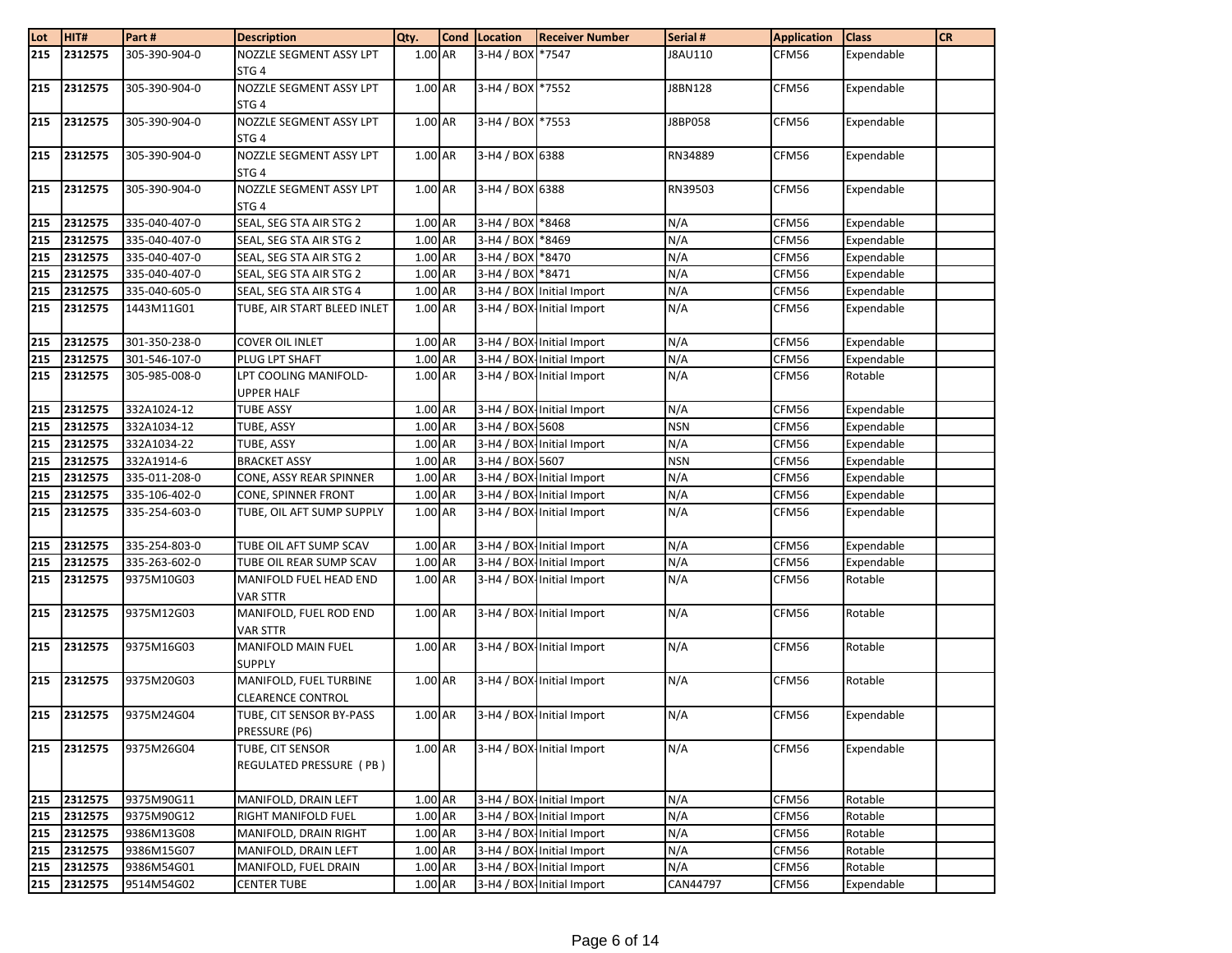| Lot | HIT#    | Part#      | <b>Description</b>                               | Qty.      | Cond Location   | <b>Receiver Number</b>    | Serial #           | <b>Application</b> | <b>Class</b> | <b>CR</b> |
|-----|---------|------------|--------------------------------------------------|-----------|-----------------|---------------------------|--------------------|--------------------|--------------|-----------|
| 215 | 2312575 | 9528M56G01 | <b>SHIELD NUT SUPPORT</b><br><b>NOZZLE INNER</b> | 1.00 AR   |                 | 3-H4 / BOX-Initial Import | N/A                | CFM56              | Expendable   |           |
| 215 | 2312575 | 9528M57G01 | SHIELD NUT SUPPORT<br><b>NOZZLE INNER</b>        | 1.00 AR   |                 | 3-H4 / BOX-Initial Import | N/A                | CFM56              | Expendable   |           |
| 215 | 2312575 | CA150-00   | HARNESS, WIRING EGT FWD                          | 1.00 AR   | 3-H4 / BOX 5092 |                           | 11944              | CFM56              | Expendable   |           |
| 215 | 2312575 | CA151-00   | HARNESS-WIRING EGT UPPER                         | 1.00 AR   | 3-H4 / BOX-5087 |                           | 15686              | CFM56              | Expendable   |           |
| 215 | 2312575 | CA151-00   | HARNESS-WIRING EGT UPPER                         | 1.00 AR   | 3-H4 / BOX-5089 |                           | 15380              | CFM56              | Expendable   |           |
| 215 | 2312575 | CA152-01   | HARNESS, WIRING EGT<br>LOWER                     | 1.00 AR   | 3-H4 / BOX-5094 |                           | 15602              | CFM56              | Expendable   |           |
| 215 | 2312575 | TC174-00   | HARNESS, WIRING EGT LH                           | 1.00 AR   | 3-H4 / BOX-5093 |                           | 12242              | CFM56              | Expendable   |           |
| 215 | 2312575 | TC174-00   | HARNESS, WIRING EGT LH                           | 1.00 AR   | 3-H4 / BOX-5095 |                           | 16849              | CFM56              | Expendable   |           |
| 215 | 2312575 | TC200-01   | WIRING HARNESS EGT RH                            | 1.00 SCR  | 3-H4 / BOX-6734 |                           | <b>NSN</b>         | JT8D               | Expendable   |           |
| 215 | 2312575 | TCL165-02  | WIRING HARNESS EGT LH                            | 1.00 AR   | 3-H4 / BOX-5096 |                           | 1272               | JT8D               | Expendable   |           |
| 215 | 2312575 | TCR165-00  | HARNESS WIRING EGT RH                            | 1.00 AR   | 3-H4 / BOX-5098 |                           | 1333               | CFM56              | Expendable   |           |
| 216 | 2312576 | 777854     | <b>STRUT-NO 6 BRG</b>                            | 8.00 AR   | $3-H5$          | Initial Import            | N/A                | JT8D               | Expendable   |           |
| 216 | 2312576 | 777981     | <b>EXHAUST MODULE ASSY</b>                       | 1.00 AR   | $3-H5$          | Initial Import            | VB6301             | JT8D               | Expendable   |           |
| 216 | 2312576 | 777981     | <b>EXHAUST MODULE ASSY</b>                       | 1.00 AR   | $3-H5$          | Initial Import            | HV2953             | JT8D               | Expendable   |           |
| 216 | 2312576 | 779910     | <b>FAN EXHAUST STRUT</b>                         | 3.00 AR   | $3-H5$          | Initial Import            | N/A                | JT8D               | Expendable   |           |
| 216 | 2312576 | 803509     | <b>PT7 PRESSURE PROBES</b>                       | 1.00 AR   | $3-H5$          | Initial Import            | 6301               | JT8D               | Expendable   |           |
| 216 | 2312576 | 803509     | <b>PT7 PRESSURE PROBES</b>                       | 1.00 AR   | $3-H5$          | *6839                     | 149986             | JT8D               | Expendable   |           |
| 216 | 2312576 | 803509     | <b>PT7 PRESSURE PROBES</b>                       | 1.00 AR   | $3-H5$          | *6840                     | 152700             | JT8D               | Expendable   |           |
| 216 | 2312576 | 803509     | <b>PT7 PRESSURE PROBES</b>                       | $1.00$ AR | $3-H5$          | *6841                     | 151474             | JT8D               | Expendable   |           |
| 217 | 2312577 | 767448-001 | <b>HPC REAR HUB</b>                              | 1.00 AR   | $3 - 11$        | 564                       | P63584             | JT8D               | Expendable   |           |
| 217 | 2312577 | 767448-001 | <b>HPC REAR HUB</b>                              | 1.00 AR   | $3 - 11$        | 2082                      | P63446             | JT8D               | Expendable   |           |
| 217 | 2312577 | 773170     | 10 TO 11 SPACER                                  | 1.00 AR   | $3 - 11$        | 2108                      | UM3341             | JT8D               | Expendable   |           |
| 217 | 2312577 | 773170-001 | 10 TO 11 SPACER                                  | 1.00 AR   | $3 - 11$        | Initial Import            | MB2749             | JT8D               | Expendable   |           |
| 217 | 2312577 | 773170-001 | 10 TO 11 SPACER                                  | 1.00 AR   | $3 - 11$        | 2092                      | NZ0464             | JT8D               | Expendable   |           |
| 217 | 2312577 | 773170-001 | 10 TO 11 SPACER                                  | 1.00 AR   | $3-11$          | 2093                      | TZ0167             | JT8D               | Expendable   |           |
| 217 | 2312577 | 773170-001 | 10 TO 11 SPACER                                  | 1.00 AR   | $3 - 11$        | 2095                      | PG1311             | JT8D               | Expendable   |           |
| 217 | 2312577 | 773170-001 | 10 TO 11 SPACER                                  | 1.00 AR   | $3 - 11$        | 3417                      | RT6609             | JT8D               | Expendable   |           |
| 217 | 2312577 | 773172     | 11 TO 12 SPACER                                  | 1.00 AR   | $3 - 11$        | 570                       | JU0563             | JT8D               | Expendable   |           |
| 217 | 2312577 | 773172     | 11 TO 12 SPACER                                  | 1.00 AR   | $3 - 11$        | 571                       | RP4397             | JT8D               | Expendable   |           |
| 217 | 2312577 | 773172     | 11 TO 12 SPACER                                  | 1.00 AR   | $3 - 11$        | Initial Import            | VT5588             | JT8D               | Expendable   |           |
| 217 | 2312577 | 773172-001 | 11 TO 12 SPACER                                  | 1.00 AR   | $3 - 11$        | 575                       | WJ2404             | JT8D               | Expendable   |           |
| 217 | 2312577 | 773172-001 | 11 TO 12 SPACER                                  | 1.00 AR   | $3 - 11$        | 577                       | <b>NSN</b>         | JT8D               | Expendable   |           |
| 217 | 2312577 | 773172-001 | 11 TO 12 SPACER                                  | 1.00 AR   | $3 - 11$        | 579                       | <b>NSN</b>         | JT8D               | Expendable   |           |
| 217 | 2312577 | 773172-001 | 11 TO 12 SPACER                                  | 1.00 AR   | $3 - 11$        | 2100                      | UR9614             | JT8D               | Expendable   |           |
| 217 | 2312577 | 773172-001 | 11 TO 12 SPACER                                  | 1.00 AR   | $3-11$          | 2103                      | <b>PK6784</b>      | JT8D               | Expendable   |           |
| 217 | 2312577 | 773172-001 | 11 TO 12 SPACER                                  | 1.00 AR   | $3 - 11$        | 2106                      | EE3929             | JT8D               | Expendable   |           |
| 217 | 2312577 | 773172-001 | 11 TO 12 SPACER                                  | 1.00 AR   | $3-11$          | 3422                      | VF4331             | JT8D               | Expendable   |           |
| 217 | 2312577 | 775438     | DUCT-ASSY OF, FAN, COMB<br><b>CHMBR AND TURB</b> | 1.00 AR   | $3 - 11$        | Initial Import            | <b>NOT VISIBLE</b> | JT8D               | Expendable   |           |
| 217 | 2312577 | 776520     | 12 TO 13 SPACER                                  | 1.00 AR   | $3 - 11$        | 582                       | B252AA224          | JT8D               | Expendable   |           |
| 217 | 2312577 | 776520     | 12 TO 13 SPACER                                  | 1.00 AR   | $3 - 11$        | 584                       | NX5372             | JT8D               | Expendable   |           |
| 217 | 2312577 | 789447-002 | T-4 INNER AIRSEAL                                | 1.00 AR   | $3 - 11$        | 586                       | NX5694             | JT8D               | Expendable   |           |
| 217 | 2312577 | 796766-001 | 7 TO 8 SPACER                                    | 1.00 AR   | $3 - 11$        | 587                       | VG0864             | JT8D               | Expendable   |           |
| 217 | 2312577 | 796768-001 | 9 TO 10 SPACER                                   | 1.00 AR   | $3 - 11$        | Initial Import            | <b>UM3945</b>      | JT8D               | Expendable   |           |
| 217 | 2312577 | 798155     | T-2 INNER AIRSEAL                                | 1.00 AR   | $3 - 11$        | 591                       | UH0510             | JT8D               | Expendable   |           |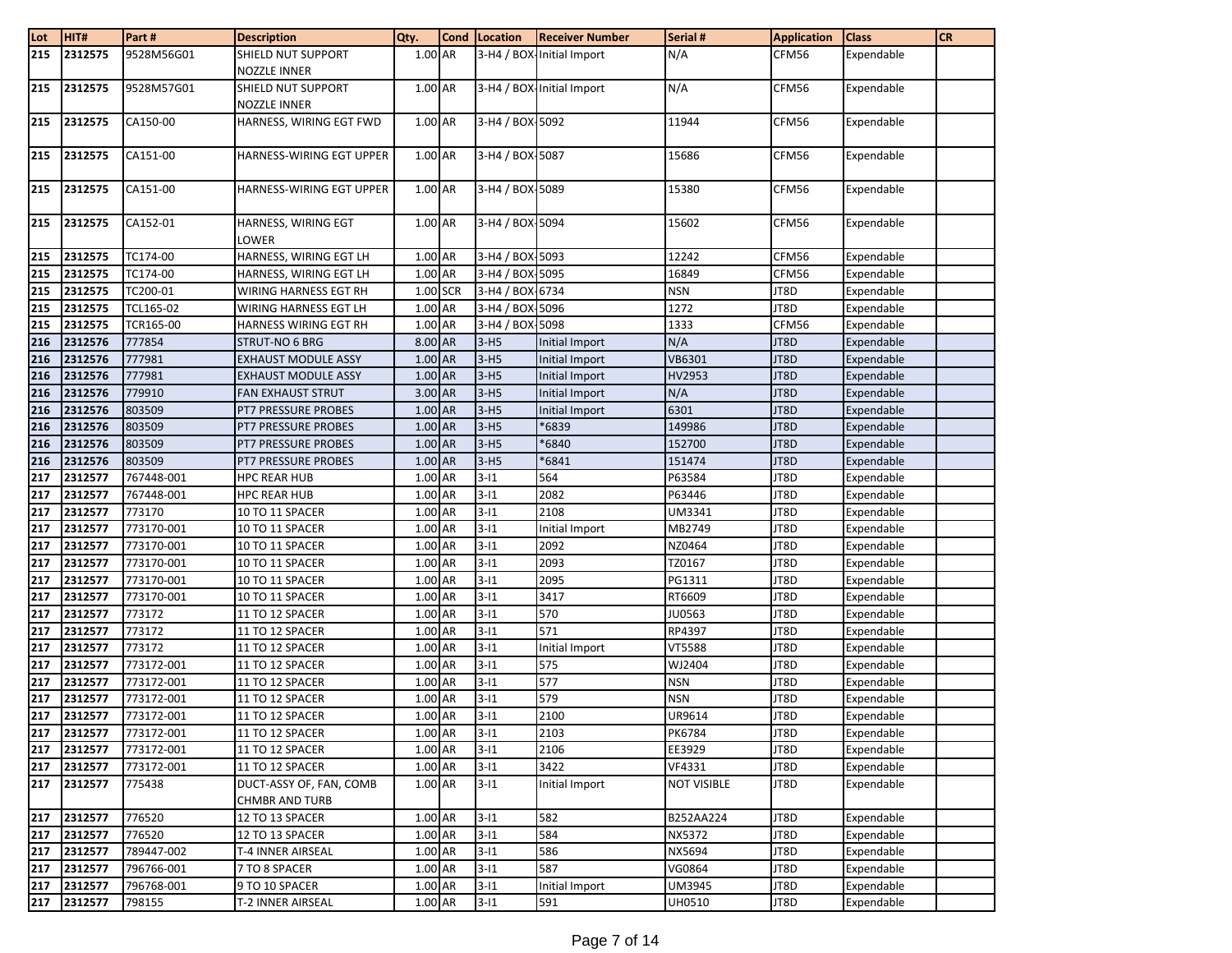| Lot | HIT#    | Part#       | <b>Description</b>                                        | Qty.      | <b>Cond</b> Location | <b>Receiver Number</b> | Serial #          | <b>Application</b> | <b>Class</b> | CR |
|-----|---------|-------------|-----------------------------------------------------------|-----------|----------------------|------------------------|-------------------|--------------------|--------------|----|
| 217 | 2312577 | 798155      | T-2 INNER AIRSEAL                                         | 1.00 AR   | $3 - 11$             | 592                    | UH0755            | JT8D               | Expendable   |    |
| 217 | 2312577 | 798155      | T-2 INNER AIRSEAL                                         | 1.00 AR   | $3 - 11$             | 593                    | NX6017            | JT8D               | Expendable   |    |
| 217 | 2312577 | 798155      | T-2 INNER AIRSEAL                                         | 1.00 AR   | $3 - 11$             | 594                    | B432AA0240        | JT8D               | Expendable   |    |
| 217 | 2312577 | 798155      | T-2 INNER AIRSEAL                                         | 1.00 AR   | $3 - 11$             | 3424                   | UG7459            | JT8D               | Expendable   |    |
| 217 | 2312577 | 798155-001  | T-2 INNER AIRSEAL                                         | 1.00 AR   | $3 - 11$             | 595                    | B432AA0278        | JT8D               | Expendable   |    |
| 217 | 2312577 | 798155-001  | <b>T-2 INNER AIRSEAL</b>                                  | 1.00 AR   | $3 - 11$             | 2346                   | SM7511            | JT8D               | Expendable   |    |
| 217 | 2312577 | 804563      | <b>HPC REAR HUB</b>                                       | 1.00 AR   | $3 - 11$             | ESN-717497             | R53965            | JT8D               | Expendable   |    |
| 217 | 2312577 | 815027-01   | T-2 INNER AIRSEAL RING ASSY                               | 1.00 AR   | $3 - 11$             | 563                    | <b>CEC0800</b>    | JT8D               | Expendable   |    |
| 217 | 2312577 | 819812-01   | SUP-ASSY OF, CONTAINMENT<br>SHIELD RIGHT                  | 1.00 AR   | $3 - 11$             | Initial Import         | <b>NSN</b>        | JT8D               | Expendable   |    |
| 217 | 2312577 | 819813-01   | <b>SUP-ASSY OF CONTAINMENT</b><br>SHIELD, LEFT            | 1.00 AR   | $3 - 11$             | Initial Import         | <b>NSN</b>        | JT8D               | Expendable   |    |
| 217 | 2312577 | 819814-01   | SHIELD-ASSY OF,<br>CONTAINMENT, HPT CASE,<br><b>UPPER</b> | 1.00 AR   | $3 - 11$             | Initial Import         | <b>BKLBC90613</b> | JT8D               | Expendable   |    |
| 217 | 2312577 | 819816-01   | SHIELD-ASSY OF,<br>CONTAINMENT, HPT CASE,<br>LWR          | 1.00 AR   | $3 - 11$             | Initial Import         | <b>BKLBC89691</b> | JT8D               | Expendable   |    |
| 217 | 2312577 | 821913      | 7 TO 8 SPACER                                             | 1.00 AR   | $3 - 11$             | Initial Import         | BENCAK9532        | JT8D               | Expendable   |    |
| 217 | 2312577 | 821913      | 7 TO 8 SPACER                                             | 1.00 AR   | $3 - 11$             | 2487                   | RK1041            | JT8D               | Expendable   |    |
| 217 | 2312577 | 821919      | 9 TO 10 SPACER                                            | 1.00 AR   | $3 - 11$             | 567                    | UV9753            | JT8D               | Expendable   |    |
| 217 | 2312577 | 821923      | 10 TO 11 SPACER                                           | 1.00 AR   | $3 - 11$             | 572                    | BENCAU5229        | JT8D               | Expendable   |    |
| 217 | 2312577 | 821923      | 10 TO 11 SPACER                                           | 1.00 AR   | $3 - 11$             | 574                    | CJ9468            | JT8D               | Expendable   |    |
| 217 | 2312577 | 821923      | 10 TO 11 SPACER                                           | 1.00 AR   | $3 - 11$             | 576                    | NA8363            | JT8D               | Expendable   |    |
| 217 | 2312577 | 821923      | 10 TO 11 SPACER                                           | 1.00 AR   | $3 - 11$             | 3419                   | LM8991            | JT8D               | Expendable   |    |
| 217 | 2312577 | 821954      | 10 TO 11 SPACER                                           | 1.00 AR   | $3 - 11$             | 2490                   | BENCAL0117        | JT8D               | Expendable   |    |
| 217 | 2312577 | 821954      | 10 TO 11 SPACER                                           | 1.00 AR   | $3 - 11$             | 5594                   | VS7801            | JT8D               | Expendable   |    |
| 217 | 2312577 | 821955      | 11 TO 12 SPACER                                           | 1.00 AR   | $3 - 11$             | 2710                   | RD6794            | JT8D               | Expendable   |    |
| 217 | 2312577 | 821957      | 7 TO 8 SPACER                                             | 1.00 AR   | $3 - 11$             | 3420                   | BENCAL9168        | JT8D               | Expendable   |    |
| 218 | 2312578 | 5000073-01  | C-13 STATOR                                               | 1.00 AR   | $3-12$               | 599                    | MY6348            | JT8D               | Expendable   |    |
| 218 | 2312578 | 5000073-01  | C-13 STATOR                                               | 1.00 AR   | $3 - 12$             | 601                    | F00208            | JT8D               | Expendable   |    |
| 218 | 2312578 | 5000073-01  | C-13 STATOR                                               | 1.00 AR   | $3-12$               | 602                    | WJ6915            | JT8D               | Expendable   |    |
| 218 | 2312578 | 5000073-01  | C-13 STATOR                                               | 1.00 AR   | $3-12$               | 603                    | TT3303            | JT8D               | Expendable   |    |
| 218 | 2312578 | 5000073-01  | C-13 STATOR                                               | 1.00 AR   | $3-12$               | 604                    | TB5638            | JT8D               | Expendable   |    |
| 218 | 2312578 | 5000073-021 | C-13 STATOR                                               | 1.00 AR   | $3-12$               | 605                    | <b>UK1826</b>     | JT8D               | Expendable   |    |
| 218 | 2312578 | 725537      | NO 5 BRG HOUSING                                          | 1.00 AR   | $3-12$               | Initial Import         | BGGUAH9791        | JT8D               | Expendable   |    |
| 218 | 2312578 | 725537      | NO 5 BRG HOUSING                                          | 1.00 AR   | $3-12$               | Initial Import         | <b>UN6542</b>     | JT8D               | Expendable   |    |
| 218 | 2312578 | 725537      | <b>NO 5 BRG HOUSING</b>                                   | 1.00 AR   | $3 - 12$             | Initial Import         | LN6410            | JT8D               | Expendable   |    |
| 218 | 2312578 | 725537      | NO 5 BRG HOUSING                                          | 1.00 AR   | $3 - 12$             | Initial Import         | SP4491            | JT8D               | Expendable   |    |
| 218 | 2312578 | 725537      | NO 5 BRG HOUSING                                          | 1.00 AR   | $3 - 12$             | Initial Import         | TZ2461            | JT8D               | Expendable   |    |
| 218 | 2312578 | 725537      | NO 5 BRG HOUSING                                          | 1.00 AR   | $3-12$               | Initial Import         | PG4079            | JT8D               | Expendable   |    |
| 218 | 2312578 | 725537      | <b>NO 5 BRG HOUSING</b>                                   | 1.00 AR   | $3 - 12$             | Initial Import         | EL5213            | JT8D               | Expendable   |    |
| 218 | 2312578 | 725537      | NO 5 BRG HOUSING                                          | 1.00 AR   | $3 - 12$             | 4747                   | KU4830            | JT8D               | Expendable   |    |
| 218 | 2312578 | 725537      | NO 5 BRG HOUSING                                          | 1.00 AR   | $3 - 12$             | 4747                   | RU6716            | JT8D               | Expendable   |    |
| 218 | 2312578 | 725537      | <b>NO 5 BRG HOUSING</b>                                   | 1.00 AR   | $3-12$               | 4747                   | TF4560            | JT8D               | Expendable   |    |
| 218 | 2312578 | 725537      | NO 5 BRG HOUSING                                          | $1.00$ AR | $3-12$               | 4747                   | <b>VB6658</b>     | JT8D               | Expendable   |    |
| 218 | 2312578 | 725537      | NO 5 BRG HOUSING                                          | 1.00 AR   | $3 - 12$             | 4747                   | M102E             | JT8D               | Expendable   |    |
| 218 | 2312578 | 725537      | NO 5 BRG HOUSING                                          | 1.00 AR   | $3-12$               | 4747                   | KJ3162            | JT8D               | Expendable   |    |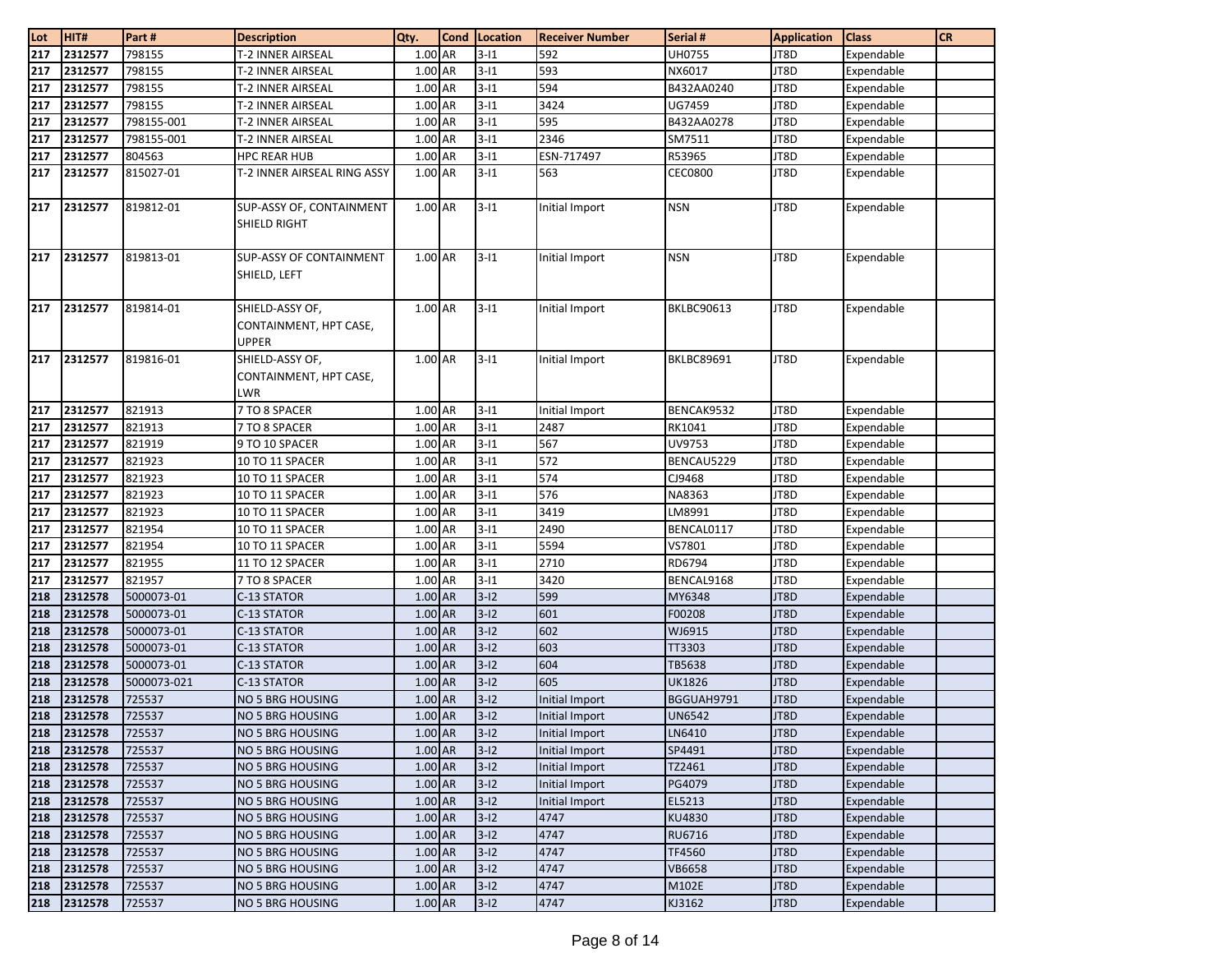| $\frac{\text{Lot}}{\text{218}}$ | HIT#    | Part #        | <b>Description</b>                              | Qty.      | <b>Cond</b> | Location   | <b>Receiver Number</b>      | Serial #          | <b>Application</b> | <b>Class</b> | <b>CR</b> |
|---------------------------------|---------|---------------|-------------------------------------------------|-----------|-------------|------------|-----------------------------|-------------------|--------------------|--------------|-----------|
|                                 | 2312578 | 725537        | NO 5 BRG HOUSING                                | 1.00 AR   |             | $3 - 12$   | 4747                        | UV3477            | JT8D               | Expendable   |           |
| 218                             | 2312578 | 767448        | <b>HUB-REAR COMPR</b>                           | 1.00 AR   |             | $3-12$     | 606                         | N62301            | JT8D               | Expendable   |           |
| 218                             | 2312578 | 767448-001    | <b>HPC REAR HUB</b>                             | 1.00 AR   |             | $3-12$     | 608                         | K77651            | JT8D               | Expendable   |           |
| 218                             | 2312578 | 767448-001    | HPC REAR HUB                                    | 1.00 AR   |             | $3-12$     | 609                         | M81258            | JT8D               | Expendable   |           |
| 218                             | 2312578 | 767448-001    | HPC REAR HUB                                    | 1.00 AR   |             | $3-12$     | 1037                        | L52959            | JT8D               | Expendable   |           |
| 218                             | 2312578 | 767448-001    | <b>HPC REAR HUB</b>                             | 1.00 AR   |             | $3-12$     | 1054                        | K87277            | JT8D               | Expendable   |           |
| 218                             | 2312578 | 773170-001    | 10 TO 11 SPACER                                 | 1.00 AR   |             | $3-12$     | 1039                        | BENCAK6732        | JT8D               | Expendable   |           |
| 218                             | 2312578 | 775371        | C-11 STATOR                                     | 1.00 AR   |             | $3-12$     | 613                         | VB1399            | JT8D               | Expendable   |           |
| 218                             | 2312578 | 779150        | <b>GEARBOX MAIN</b>                             | 1.00 AR   |             | $3-12$     | 1042                        | <b>NSN</b>        | JT8D               | Rotable      |           |
| 218                             | 2312578 | 786715        | NO 6 BRG HOUSING                                | 1.00 AR   |             | $3-12$     | 1059                        | TF5302            | JT8D               | Expendable   |           |
| 218                             | 2312578 | 788732        | RING ASSY-13 STG                                |           | 1.00 REP    | $3-12$     | 457                         | 976JS16           | JT8D               | Expendable   |           |
| 218                             | 2312578 | 788732        | RING ASSY-13 STG                                | 1.00 AR   |             | $3-12$     | 614                         | 2509              | JT8D               | Expendable   |           |
| 218                             | 2312578 | 791274-001    | TURB EXHAUST DUCT ASSY                          | 1.00 AR   |             | $3-12$     | 1043                        | BLA7AA0112        | JT8D               | Expendable   |           |
| 218                             | 2312578 | 798636        | DIFF OUTER FAN DUCT                             | 1.00 AR   |             | $3-12$     | 1044                        | RE0643            | JT8D               | Expendable   |           |
| 218                             | 2312578 | 800398        | DUCT-ASSY OF, AIR,<br>COOLING, TURB ROTOR, 1STG | 1.00 AR   |             | $3-12$     | 4746                        | 022               | JT8D               | Expendable   |           |
| 218                             | 2312578 | 804563        | <b>HPC REAR HUB</b>                             | 1.00 AR   |             | $3-12$     | 1045                        | P63450            | JT8D               | Expendable   |           |
| 218                             | 2312578 | 804563        | <b>HPC REAR HUB</b>                             | 1.00 AR   |             | $3-12$     | 1046                        | R53578            | JT8D               | Expendable   |           |
| 218                             | 2312578 | 805165        | N-2 REAR HUB                                    | 1.00 AR   |             | $3-12$     | 4743                        | P63789            | JT8D               | Expendable   |           |
| 218                             | 2312578 | 805165        | N-2 REAR HUB                                    | 1.00 AR   |             | $3-12$     | 4743                        | R53747            | JT8D               | Expendable   |           |
| 218                             | 2312578 | 805165        | N-2 REAR HUB                                    | 1.00 AR   |             | $3-12$     | ESN-726064                  | S98654            | JT8D               | Expendable   |           |
| 218                             | 2312578 | 807728        | DUCT-ASSY OF, AIR,<br>COOLING, TURB ROTOR, 1STG | 1.00 AR   |             | $3 - 12$   | 4745                        | 417               | JT8D               | Expendable   |           |
| 218                             | 2312578 | 807728        | DUCT-ASSY OF, AIR,<br>COOLING, TURB ROTOR, 1STG | 1.00 AR   |             | $3 - 12$   | 4745                        | 1272              | JT8D               | Expendable   |           |
| 218                             | 2312578 | 807728        | DUCT-ASSY OF, AIR,<br>COOLING, TURB ROTOR, 1STG | 1.00 AR   |             | $3 - 12$   | 4745                        | 465               | JT8D               | Expendable   |           |
| 218                             | 2312578 | 807728        | DUCT-ASSY OF, AIR,<br>COOLING, TURB ROTOR, 1STG | 1.00 AR   |             | $3 - 12$   | 4745                        | 0475              | JT8D               | Expendable   |           |
| 218                             | 2312578 | 807728        | DUCT-ASSY OF, AIR,<br>COOLING, TURB ROTOR, 1STG | $1.00$ AR |             | $3-12$     | 4745                        | <b>BKLBB22984</b> | JT8D               | Expendable   |           |
| 218                             | 2312578 | 807728        | DUCT-ASSY OF, AIR,<br>COOLING, TURB ROTOR, 1STG | 1.00 AR   |             | $3-12$     | 4745                        | 0754              | JT8D               | Expendable   |           |
| 218                             | 2312578 | 821913        | 7 TO 8 SPACER                                   | 1.00 AR   |             | $3-12$     | 1050                        | UV3039            | JT8D               | Expendable   |           |
| 218                             | 2312578 | 821955        | 11 TO 12 SPACER                                 | 1.00 AR   |             | $3-12$     | 1051                        | BENCAM5946        | JT8D               | Expendable   |           |
| 218                             | 2312578 | 821957        | 7 TO 8 SPACER                                   | 1.00 AR   |             | $3-12$     | 616                         | BENCAS0607        | JT8D               | Expendable   |           |
| 219                             | 2312579 | 1808M78G06    | <b>COMBUSTION CASE</b>                          | 1.00 AR   |             |            | 3-13 / BOX 1 Initial Import | PCE03516          | CFM56              | Expendable   |           |
| 219                             | 2312579 | 301-350-238-0 | <b>COVER OIL INLET</b>                          | 1.00 AR   |             |            | 3-13 / BOX 1 Initial Import | FR01360           | CFM56              | Expendable   |           |
| 219                             | 2312579 | 305-371-305-0 | <b>REAR COVER</b>                               | 1.00 AR   |             |            | 3-13 / BOX 1 Initial Import | N/A               | CFM56              | Expendable   |           |
| 219                             | 2312579 | 314A1502-42   | <b>SKIRT FAIRING</b>                            | 1.00 AR   |             |            | 3-13 / BOX 1 Initial Import | N/A               | CFM56              | Expendable   |           |
| 219                             | 2312579 | 332A1908-39   | DEFLECTOR-ASSY                                  | 1.00 AR   |             | 3-13 / BOX | 1Initial Import             | N/A               | CFM56              | Expendable   |           |
| 219                             | 2312579 | 335-011-208-0 | CONE, ASSY REAR SPINNER                         | 1.00 AR   |             |            | 3-13 / BOX 1 Initial Import | RT05793           | CFM56              | Expendable   |           |
| 219                             | 2312579 | 335-106-402-0 | CONE, SPINNER FRONT                             | 1.00 AR   |             |            | 3-13 / BOX 1 Initial Import | DA943888-W        | CFM56              | Expendable   |           |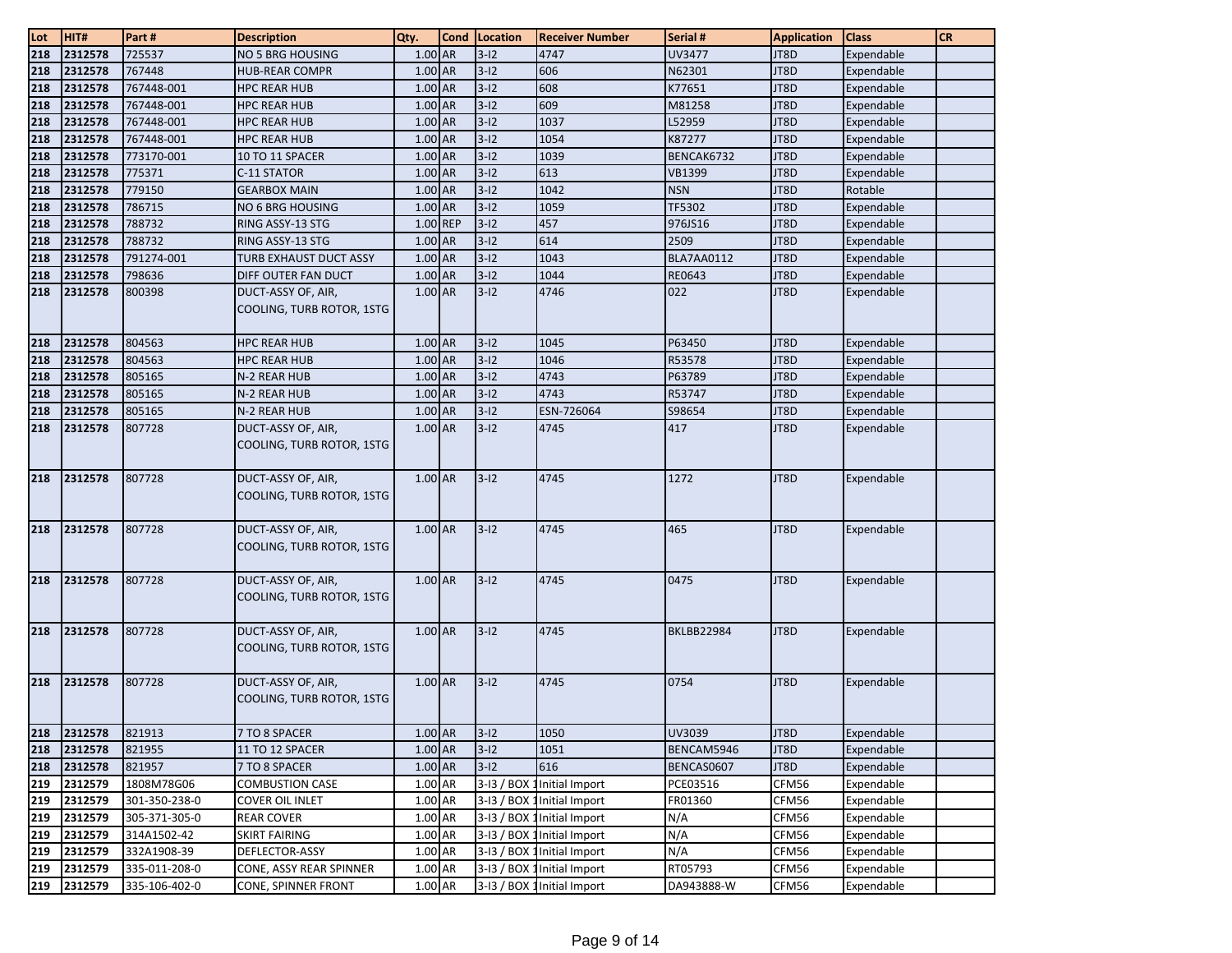| $\frac{\text{Lot}}{\text{219}}$ | HIT#    | Part#        | <b>Description</b>                         | Qty.      | <b>Cond</b> | Location | <b>Receiver Number</b>      | Serial #      | <b>Application</b> | <b>Class</b> | <b>CR</b> |
|---------------------------------|---------|--------------|--------------------------------------------|-----------|-------------|----------|-----------------------------|---------------|--------------------|--------------|-----------|
|                                 | 2312579 | 9529M85G04   | SHIELD, BOLT HPT NOZZLE<br><b>SUPPORT</b>  | 1.00 AR   |             |          | 3-13 / BOX 1 Initial Import | N/A           | CFM56              | Expendable   |           |
| 219                             | 2312579 | 45731-1251-1 | <b>HEATER SERVO FUEL</b>                   | 1.00 AR   |             |          | 3-13 / BOX 2 Initial Import | FHS13349      | JT8D               | Expendable   |           |
| 219                             | 2312579 | 69202-300-1  | EXCHANGER, HEAT OIL / FUEL                 | 1.00 AR   |             |          | 3-13 / BOX 2 Initial Import | 11297         | CFM56              | Expendable   |           |
| 219                             | 2312579 | 708600-7     | PUMP, FUEL                                 | 1.00 AR   |             |          | 3-13 / BOX 2 Initial Import | 10360         | CFM56              | Rotable      |           |
| 220                             | 2312580 | 318178       | NO 4 BRG OUT. RACE RTNG<br><b>NUT</b>      | 1.00 AR   |             | $3 - 14$ | ESN-726064                  | <b>NSN</b>    | JT8D               | Expendable   |           |
| 220                             | 2312580 | 453779       | NO 4 BRG INN. RACE RTNG<br><b>NUT</b>      | 1.00 AR   |             | $3 - 14$ | ESN-726064                  | <b>NSN</b>    | JT8D               | Expendable   |           |
| 220                             | 2312580 | 466420       | NO 4-5 BRG PUMP DR SPUR<br><b>GEAR</b>     | $1.00$ AR |             | $3 - 14$ | ESN-726064                  | 1482          | JT8D               | Expendable   |           |
| 220                             | 2312580 | 5000073-01   | C-13 STATOR                                | 1.00 AR   |             | $3 - 14$ | ESN-726064                  | <b>VN2996</b> | JT8D               | Expendable   |           |
| 220                             | 2312580 | 5007119-01   | MANIFOLD-ASSY OF, PT7,<br>LOWER LEFT       | 1.00 AR   |             | $3 - 14$ | Initial Import              | 4513          | JT8D               | Rotable      |           |
| 220                             | 2312580 | 6-920039     | HEAT SHIELD NO 4 BRG                       | 1.00 AR   |             | $3 - 14$ | ESN-726064                  | <b>NSN</b>    | JT8D               | Expendable   |           |
| 220                             | 2312580 | 629162       | <b>FUEL MANF PACKNG HOLDER</b>             | 2.00 AR   |             | $3 - 14$ | ESN-726064                  |               | JT8D               | Expendable   |           |
| 220                             | 2312580 | 636985       | TUBE-ASSY OF, BRTHR, NO 4<br><b>BRG</b>    | $1.00$ AR |             | $3 - 14$ | ESN-726064                  | <b>NSN</b>    | JT8D               | Expendable   |           |
| 220                             | 2312580 | 676445       | #4 BRG DRAIN TUBE ASSY                     | 1.00 AR   |             | $3 - 14$ | ESN-726064                  |               | JT8D               | Expendable   |           |
| 220                             | 2312580 | 734337       | TUBE-ASSY OF, NO 4 BRG,<br><b>INTERNAL</b> | $2.00$ AR |             | $3 - 14$ | ESN-726064                  |               | JT8D               | Expendable   |           |
| 220                             | 2312580 | 771898       | NOZZLE-ASSY OF, NO 4 BRG                   | 1.00 AR   |             | $3 - 14$ | ESN-726064                  | <b>NSN</b>    | JT8D               | Expendable   |           |
| 220                             | 2312580 | 776368       | FAN EXH SOUND ABS. LNER<br><b>SEGMENT</b>  | 1.00 AR   |             | $3 - 14$ | Initial Import              | <b>NSN</b>    | JT8D               | Expendable   |           |
| 220                             | 2312580 | 776374       | FAN EXH INTERM INNER DUCT                  | $1.00$ AR |             | $3 - 14$ | Initial Import              | N/A           | JT8D               | Expendable   |           |
| 220                             | 2312580 | 776374       | FAN EXH INTERM INNER DUCT                  | 1.00 AR   |             | $3 - 14$ | Initial Import              | N/A           | JT8D               | Expendable   |           |
| 220                             | 2312580 | 777981       | EXHAUST MODULE ASSY                        | 1.00 AR   |             | $3 - 14$ | Initial Import              | WV6550        | JT8D               | Expendable   |           |
| 220                             | 2312580 | 777981       | <b>EXHAUST MODULE ASSY</b>                 | 1.00 AR   |             | $3 - 14$ | Initial Import              | 1867          | JT8D               | Expendable   |           |
| 220                             | 2312580 | 781604       | MANIFOLD-ASSY, PT7, RIGHT                  | 1.00 AR   |             | $3 - 14$ | Initial Import              | 4255          | JT8D               | Rotable      |           |
| 220                             | 2312580 | 781608       | MANIFOLD-ASSY OF, PT7,<br><b>LEFT</b>      | 1.00 AR   |             | $3 - 14$ | Initial Import              | BSGCAM4169    | JT8D               | Rotable      |           |
| 220                             | 2312580 | 788732       | RING ASSY-13 STG                           | 1.00 AR   |             | $3 - 14$ | ESN-726064                  | 0273A153      | JT8D               | Expendable   |           |
| 220                             | 2312580 | 799332       | PUMP-ASSY OF, SCAV, NO 4,<br>5 BRG         | $1.00$ AR |             | $3 - 14$ | ESN-726064                  | 283           | JT8D               | Rotable      |           |
| 220                             | 2312580 | 800145       | SHIELD-ASSY OF, HEAT, NO 4<br><b>BRG</b>   | $1.00$ AR |             | $3 - 14$ | ESN-726064                  | <b>NSN</b>    | JT8D               | Expendable   |           |
| 220                             | 2312580 | 801847       | SHIELD-ASSY OF, HEAT, NO 4<br><b>BRG</b>   | 1.00 AR   |             | $3 - 14$ | ESN-726064                  | <b>NSN</b>    | JT8D               | Expendable   |           |
| 220                             | 2312580 | 802183       | FAN EXH SOUND ABS. LNER<br><b>SEGMENT</b>  | 1.00 AR   |             | $3 - 14$ | Initial Import              | BNADAA0916    | JT8D               | Expendable   |           |
| 220                             | 2312580 | 802183       | FAN EXH SOUND ABS. LNER<br><b>SEGMENT</b>  | 1.00 AR   |             | $3-14$   | Initial Import              | 8931          | JT8D               | Expendable   |           |
| 220                             | 2312580 | 802184       | FAN EXH SOUND ABS. LNER<br><b>SEGMENT</b>  | 1.00 AR   |             | $3 - 14$ | Initial Import              | BNADAA0622    | JT8D               | Expendable   |           |
| 220                             | 2312580 | 805004       | NO 4 BRG SEAL SPACER                       | $1.00$ AR |             | $3 - 14$ | ESN-726064                  | 071           | JT8D               | Expendable   |           |
| 220                             | 2312580 | 805169       | BAFFLE SET-NO 4 BRG                        | $1.00$ AR |             | $3-14$   | ESN-726064                  | 9906          | JT8D               | Expendable   |           |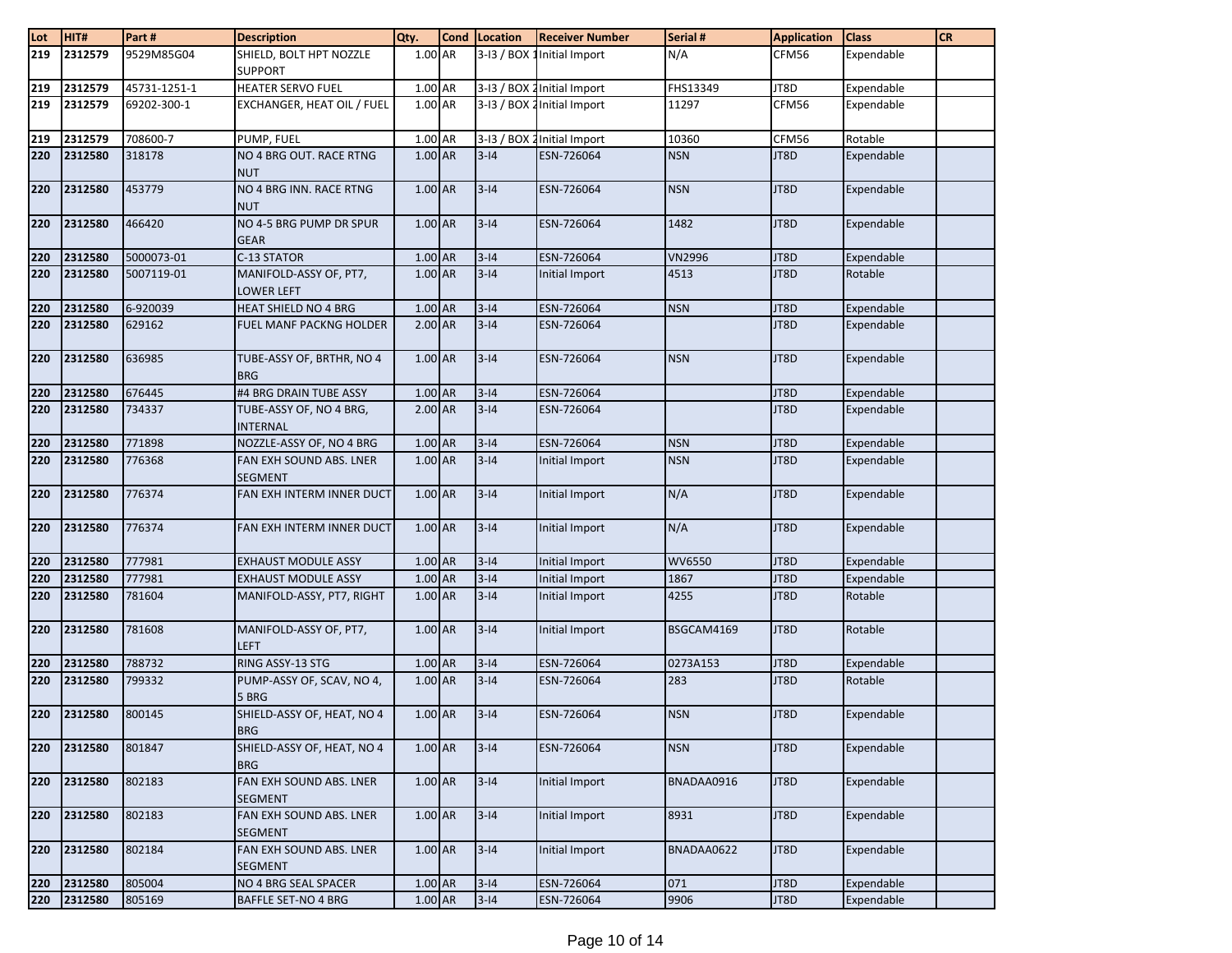| Lot        | HIT#               | Part#                    | <b>Description</b>                                        | Qty.                 | <b>Cond Location</b> | <b>Receiver Number</b>           | Serial #         | <b>Application</b> | <b>Class</b>             | <b>CR</b> |
|------------|--------------------|--------------------------|-----------------------------------------------------------|----------------------|----------------------|----------------------------------|------------------|--------------------|--------------------------|-----------|
| 220        | 2312580            | 806266                   | MANIFOLD-ASSY OF, FUEL,<br>PRI RIGHT                      | 1.00 AR              | $3 - 14$             | ESN-726064                       | <b>MUO685</b>    | JT8D               | Rotable                  |           |
| 220        | 2312580            | 806267                   | MANIFOLD-ASSY OF, FUEL PRI<br><b>LEFT</b>                 | 1.00 AR              | $3 - 14$             | ESN-726064                       | <b>NSN</b>       | JT8D               | Rotable                  |           |
| 220        | 2312580            | 809137-01                | FUEL NOZZLE AND SUPP. ASSY                                | 1.00 AR              | $3 - 14$             | ESN-726064                       | AR96FC           | JT8D               | Expendable               |           |
| 220        | 2312580            | 809137-01                | FUEL NOZZLE AND SUPP. ASSY                                | 1.00 AR              | $3 - 14$             | ESN-726064                       | AR9685C          | JT8D               | Expendable               |           |
| 220        | 2312580            | 809137-01                | FUEL NOZZLE AND SUPP. ASSY                                | 1.00 AR              | $3 - 14$             | ESN-726064                       | AR9690C          | JT8D               | Expendable               |           |
| 220        | 2312580            | 809137-01                | FUEL NOZZLE AND SUPP. ASSY                                | 1.00 AR              | $3 - 14$             | ESN-726064                       | AR9689C          | JT8D               | Expendable               |           |
| 220        | 2312580            | 809137-01                | FUEL NOZZLE AND SUPP. ASSY                                | 1.00 AR              | $3 - 14$             | ESN-726064                       | AR9686C          | JT8D               | Expendable               |           |
| 220        | 2312580            | 814855                   | <b>DIFFUSER CASE</b>                                      | 1.00 AR              | $3 - 14$             | ESN-726064                       | <b>VC7273</b>    | JT8D               | Expendable               |           |
| 220        | 2312580            | 819061-01                | FUEL NOZZLE AND SUPP. ASSY                                | $1.00$ AR            | $3 - 14$             | ESN-726064                       | 7977R            | JT8D               | Expendable               |           |
| 220        | 2312580            | 819061-01                | FUEL NOZZLE AND SUPP. ASSY                                | 1.00 AR              | $3 - 14$             | ESN-726064                       | LT9175R          | JT8D               | Expendable               |           |
| 220        | 2312580            | 819061-01                | FUEL NOZZLE AND SUPP. ASSY                                | 1.00 AR              | $3 - 14$             | ESN-726064                       | <b>MK25104RR</b> | JT8D               | Expendable               |           |
| 220        | 2312580            | 819061-01                | FUEL NOZZLE AND SUPP. ASSY                                | 1.00 AR              | $3 - 14$             | ESN-726064                       | <b>TP0896R</b>   | JT8D               | Expendable               |           |
| 220        | 2312580            | 822683                   | NO 4 BRG SEAL SEAT                                        | 1.00 AR              | $3 - 14$             | ESN-726064                       | <b>NSN</b>       | JT8D               | Expendable               |           |
| 221        | 2312581            | N/A                      | JT8D-200 Q.E.C                                            | 1.00 AR              | $3-15$               | Initial Import                   | N/A              | JT8D               | QEC                      |           |
| 221        | 2312581            | QEC FOR JT8D-200         | QEC FOR JT8D-200                                          | 1.00 AR              | $3-15$               | 6786                             | <b>NSN</b>       | JT8D               | QEC                      |           |
| 222        | 2312582            | 5000044-01               | <b>BRACKET ASSY OF, LC</b>                                | 1.00 AR              | $3-J1$               | Initial Import                   | N/A              | JT8D               | Expendable               |           |
| 222        | 2312582            | 5000045-01               | <b>BRACKET ASSY OF, LC</b>                                | 1.00 AR              | $3-J1$               | Initial Import                   | N/A              | JT8D               | Expendable               |           |
| 222        | 2312582            | 5000368-02               | <b>BRACKET-AIRFRAME</b>                                   | 1.00 AR              | $3-J1$               | Initial Import                   | N/A              | JT8D               | Expendable               |           |
| 222        | 2312582            | 5000581-01               | BRACKET-ASSY OF, ANGLE                                    | 1.00 AR              | $3-J1$               | Initial Import                   | N/A              | JT8D               | Expendable               |           |
| 222        | 2312582            | 5000679-01               | <b>BRACKET-ASSY OF, ANGLE</b>                             | $1.00$ AR            | $3-J1$               | Initial Import                   | N/A              | JT8D               | Expendable               |           |
| 222        | 2312582            | 5000682-01               | <b>BRACKET FLAT</b>                                       | 1.00 AR              | $3-J1$               | Initial Import                   | N/A              | JT8D               | Expendable               |           |
| 222        | 2312582            | 5000684-01               | BRACKET-ASSY OF, ANGLE                                    | 1.00 AR              | $3-J1$               | Initial Import                   | N/A              | JT8D               | Expendable               |           |
| 222        | 2312582            | 5000685-01               | <b>BRACKET FLAT</b>                                       | 1.00 AR              | $3-J1$               | Initial Import                   | N/A              | JT8D               | Expendable               |           |
| 222<br>222 | 2312582<br>2312582 | 5000686-01<br>5000687-01 | <b>BRACKET-AIRFRAME</b><br><b>BRACKET-AIRFRAME</b>        | 1.00 AR<br>$1.00$ AR | $3-J1$<br>$3-J1$     | Initial Import<br>Initial Import | N/A<br>N/A       | JT8D<br>JT8D       | Expendable<br>Expendable |           |
| 222        | 2312582            | 5000692-01               | <b>BRACKET-ASSY OF, ANGLE</b>                             | 1.00 AR              | $3-J1$               | Initial Import                   | N/A              | JT8D               | Expendable               |           |
| 222        | 2312582            | 5000746-01               | <b>BRACKET-AIRFRAME</b>                                   | 1.00 AR              | $3-J1$               | Initial Import                   | N/A              | JT8D               | Expendable               |           |
| 222        | 2312582            | 5000844-01               | BRACKET-ASSY OF, ANGLE                                    | 1.00 AR              | $3-J1$               | Initial Import                   | N/A              | JT8D               | Expendable               |           |
| 222        | 2312582            | 5000886-01               | <b>BRACKET-ASSY OF, ANGLE</b>                             | 1.00 AR              | $3-J1$               | Initial Import                   | N/A              | JT8D               | Expendable               |           |
| 222        | 2312582            | 5000948-01               | <b>BRACKET-AIRFRAME</b>                                   | 1.00 AR              | $3-J1$               | Initial Import                   | N/A              | JT8D               | Expendable               |           |
| 222        | 2312582            | 5000950-01               | <b>BRACKET-AIRFRAME</b>                                   | 1.00 AR              | $3-J1$               | Initial Import                   | N/A              | JT8D               | Expendable               |           |
| 222        | 2312582            | 5001235-01               | <b>BRACKET ASSY OF, DIFFUSER</b><br>SOUND ABSORBING LINER | 2.00 AR              | $3-J1$               | Initial Import                   | N/A              | JT8D               | Expendable               |           |
| 222        | 2312582            | 5001237-01               | <b>BRACKET ASSY OF, DIFFUSER</b><br>SOUND ABSORBING LINER | $1.00$ AR            | $3-J1$               | Initial Import                   | N/A              | JT8D               | Expendable               |           |
| 222        | 2312582            | 5001246-01               | BRACKET ASSY OF, DIFFUSER<br>SOUND ABSORBING LINER        | 1.00 AR              | $3-J1$               | Initial Import                   | N/A              | JT8D               | Expendable               |           |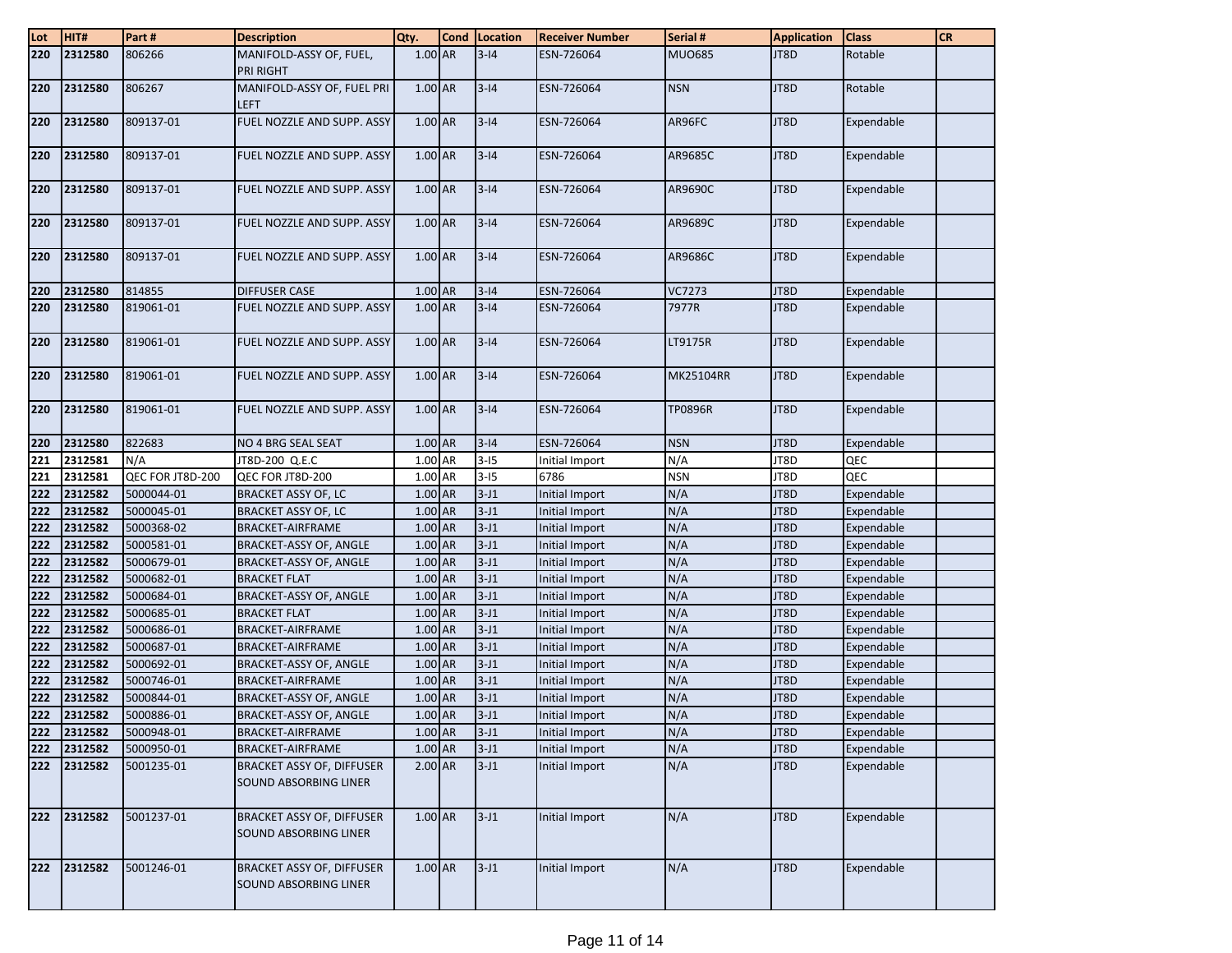| Lot | HIT#    | Part#      | <b>Description</b>                                               | Qty.      | <b>Cond</b> | Location | <b>Receiver Number</b> | Serial #   | <b>Application</b> | <b>Class</b> | <b>CR</b> |
|-----|---------|------------|------------------------------------------------------------------|-----------|-------------|----------|------------------------|------------|--------------------|--------------|-----------|
| 222 | 2312582 | 5002416-01 | <b>BRACKET-ASSY OF, ANGLE</b>                                    | $1.00$ AR |             | $3-J1$   | Initial Import         | N/A        | JT8D               | Expendable   |           |
| 222 | 2312582 | 5002416-01 | BRACKET-ASSY OF, ANGLE                                           | 1.00 AR   |             | $3-J1$   | Initial Import         | N/A        | JT8D               | Expendable   |           |
| 222 | 2312582 | 5003259-01 | BRACKET-ASSY OF, ANGLE                                           | 1.00 AR   |             | $3-J1$   | Initial Import         | N/A        | JT8D               | Expendable   |           |
| 222 | 2312582 | 5004419-01 | <b>BRACKET ASSY OF, LC</b>                                       | 1.00 AR   |             | $3-J1$   | Initial Import         | N/A        | JT8D               | Expendable   |           |
| 222 | 2312582 | 5005599-01 | DIFF OUTER FAN DUCT                                              | 1.00 AR   |             | $3-J1$   | Initial Import         | WM4419     | JT8D               | Expendable   |           |
| 222 | 2312582 | 529386     | <b>BRACKET-ASSY OF, ANGLE</b>                                    | 1.00 AR   |             | $3-J1$   | Initial Import         | N/A        | JT8D               | Expendable   |           |
| 222 | 2312582 | 529386     | BRACKET-ASSY OF, ANGLE                                           | 1.00 AR   |             | $3-J1$   | Initial Import         | N/A        | JT8D               | Expendable   |           |
| 222 | 2312582 | 537118     | BRACKET-ASSY OF, ANGLE                                           | 1.00 AR   |             | $3-J1$   | Initial Import         | N/A        | JT8D               | Expendable   |           |
| 222 | 2312582 | 537119     | BRACKET-ASSY OF, ANGLE                                           | 1.00 AR   |             | $3-J1$   | <b>Initial Import</b>  | N/A        | JT8D               | Expendable   |           |
| 222 | 2312582 | 537119     | BRACKET-ASSY OF, ANGLE                                           | $1.00$ AR |             | $3-J1$   | Initial Import         | N/A        | JT8D               | Expendable   |           |
| 222 | 2312582 | 544862     | #4 TUBE TRANSFER                                                 | 1.00 AR   |             | $3-J1$   | Initial Import         | N/A        | JT8D               | Expendable   |           |
|     |         |            | <b>SCAVENGE</b>                                                  |           |             |          |                        |            |                    |              |           |
| 222 | 2312582 | 737440     | <b>BRACKET ASSY OF, LC</b>                                       | 7.00 AR   |             | $3-J1$   | Initial Import         | N/A        | JT8D               | Expendable   |           |
| 222 | 2312582 | 742063     | <b>GUIDE GEARBOX</b>                                             | $1.00$ AR |             | $3-J1$   | Initial Import         | N/A        | JT8D               | Expendable   |           |
| 222 | 2312582 | 760351     | <b>BRACKET ASSY-FLAT</b>                                         | 1.00 AR   |             | $3-J1$   | Initial Import         | N/A        | JT8D               | Expendable   |           |
| 222 | 2312582 | 766179     | BRACKET-ASSY OF, ANGLE                                           | 1.00 AR   |             | $3-J1$   | Initial Import         | N/A        | JT8D               | Expendable   |           |
| 222 | 2312582 | 773170-001 | 10 TO 11 SPACER                                                  | 1.00 AR   |             | $3-J1$   | Initial Import         | FP6733     | JT8D               | Expendable   |           |
| 222 | 2312582 | 773243     | <b>BRACKET ASSY OF, DIFFUSER</b><br><b>SOUND ABSORBING LINER</b> | 2.00 AR   |             | $3-J1$   | Initial Import         | N/A        | JT8D               | Expendable   |           |
|     |         |            |                                                                  |           |             |          |                        |            |                    |              |           |
| 222 | 2312582 | 773297     | <b>BRACKET-ASSY OF, LINER</b>                                    | $4.00$ AR |             | $3-J1$   | Initial Import         | N/A        | JT8D               | Expendable   |           |
| 222 | 2312582 | 773297     | <b>BRACKET-ASSY OF, LINER</b>                                    | 1.00 AR   |             | $3-J1$   | Initial Import         | N/A        | JT8D               | Expendable   |           |
| 222 | 2312582 | 773299     | <b>BRACKET-ASSY OF, LINER</b>                                    | 2.00 AR   |             | $3-J1$   | <b>Initial Import</b>  | N/A        | JT8D               | Expendable   |           |
| 222 | 2312582 | 773299     | <b>BRACKET-ASSY OF, LINER</b>                                    | 1.00 AR   |             | $3-J1$   | <b>Initial Import</b>  | N/A        | JT8D               | Expendable   |           |
| 222 | 2312582 | 773692     | <b>BRACKET ASSY OF, LC</b>                                       | 1.00 AR   |             | $3-J1$   | Initial Import         | N/A        | JT8D               | Expendable   |           |
| 222 | 2312582 | 773695     | <b>BRACKET ASSY OF, LC</b>                                       | 1.00 AR   |             | $3-J1$   | Initial Import         | N/A        | JT8D               | Expendable   |           |
| 222 | 2312582 | 773699     | <b>BRACKET ASSY OF, LC</b>                                       | 1.00 AR   |             | $3-J1$   | Initial Import         | N/A        | JT8D               | Expendable   |           |
| 222 | 2312582 | 775549     | <b>BRACKET-OIL CLR, FR</b>                                       | 1.00 AR   |             | $3-J1$   | Initial Import         | N/A        | JT8D               | Expendable   |           |
| 222 | 2312582 | 775552     | <b>BRACKET OIL COOLER, REAR</b>                                  | 1.00 AR   |             | $3-J1$   | Initial Import         | N/A        | JT8D               | Expendable   |           |
|     |         |            |                                                                  |           |             |          |                        |            |                    |              |           |
| 222 | 2312582 | 775572     | ADJUSTER INTERNAL THD                                            | 1.00 AR   |             | $3-J1$   | Initial Import         | N/A        | JT8D               | Expendable   |           |
| 222 | 2312582 | 775574     | <b>BRACKET-SPRT, FUEL</b>                                        | $1.00$ AR |             | $3 - J1$ | Initial Import         | N/A        | JT8D               | Expendable   |           |
|     |         |            | CONTROL                                                          |           |             |          |                        |            |                    |              |           |
| 222 | 2312582 | 775596     | <b>BRACKET ASSY OF, LC</b>                                       | 1.00 AR   |             | $3-J1$   | Initial Import         | N/A        | JT8D               | Expendable   |           |
| 222 | 2312582 | 775905     | <b>BRACKET ASSY OF, LC</b>                                       | 1.00 AR   |             | $3-J1$   | <b>Initial Import</b>  | N/A        | JT8D               | Expendable   |           |
| 222 | 2312582 | 776168     | <b>BRACKET ASSY OF, LC</b>                                       | 1.00 AR   |             | $3-J1$   | Initial Import         | N/A        | JT8D               | Expendable   |           |
| 222 | 2312582 | 776320     | <b>COVER INSTRUMENTATION</b><br><b>BOSS</b>                      | 1.00 AR   |             | $3-J1$   | Initial Import         | N/A        | JT8D               | Expendable   |           |
| 222 | 2312582 | 777293     | <b>ELBOW-TUBE TO BOSS</b>                                        | 1.00 AR   |             | $3-J1$   | Initial Import         | <b>NSN</b> | JT8D               | Expendable   |           |
| 222 | 2312582 | 777317     | <b>BRACKET ASSY OF. LC</b>                                       | 1.00 AR   |             | $3 - J1$ | Initial Import         | N/A        | JT8D               | Expendable   |           |
| 222 | 2312582 | 777826     | <b>BRACKET ASSY OF, LC</b>                                       | $1.00$ AR |             | $3-J1$   | Initial Import         | N/A        | JT8D               | Expendable   |           |
| 222 | 2312582 | 777827     | <b>BRACKET ASSY OF, LC</b>                                       | 1.00 AR   |             | $3-J1$   | Initial Import         | N/A        | JT8D               | Expendable   |           |
| 222 | 2312582 | 777828     | <b>BRACKET-LC</b>                                                | 1.00 AR   |             | $3-J1$   | Initial Import         | N/A        | JT8D               | Expendable   |           |
| 222 | 2312582 | 777829     | <b>BRACKET-LC</b>                                                | 1.00 AR   |             | $3-J1$   | Initial Import         | N/A        | JT8D               | Expendable   |           |
| 222 | 2312582 | 780798-001 | 11 TO 12 SPACER                                                  | 1.00 AR   |             | $3-J1$   | Initial Import         | KN7357     | JT8D               | Expendable   |           |
| 222 | 2312582 | 791351     | BRACKET-AIRFRAME                                                 | $1.00$ AR |             | $3-J1$   | Initial Import         | N/A        | JT8D               | Expendable   |           |
| 222 | 2312582 | 796766     | 7 TO 8 SPACER                                                    | 1.00 AR   |             | $3-J1$   | Initial Import         | BENCAN2502 | JT8D               | Expendable   |           |
| 222 | 2312582 | 796768-001 | 9 TO 10 SPACER                                                   | $1.00$ AR |             | $3-J1$   | Initial Import         | BENCAR4770 | JT8D               | Expendable   |           |
| 222 | 2312582 | 798841     | SUPPORT-ASSY OF, TURB<br><b>STATOR</b>                           | 1.00 AR   |             | $3-J1$   | Initial Import         | B33963     | JT8D               | Expendable   |           |
| 222 | 2312582 | 801684     | <b>BRACKET-LOOP CLAMP</b>                                        | $1.00$ AR |             | $3-J1$   | Initial Import         | N/A        | JT8D               | Expendable   |           |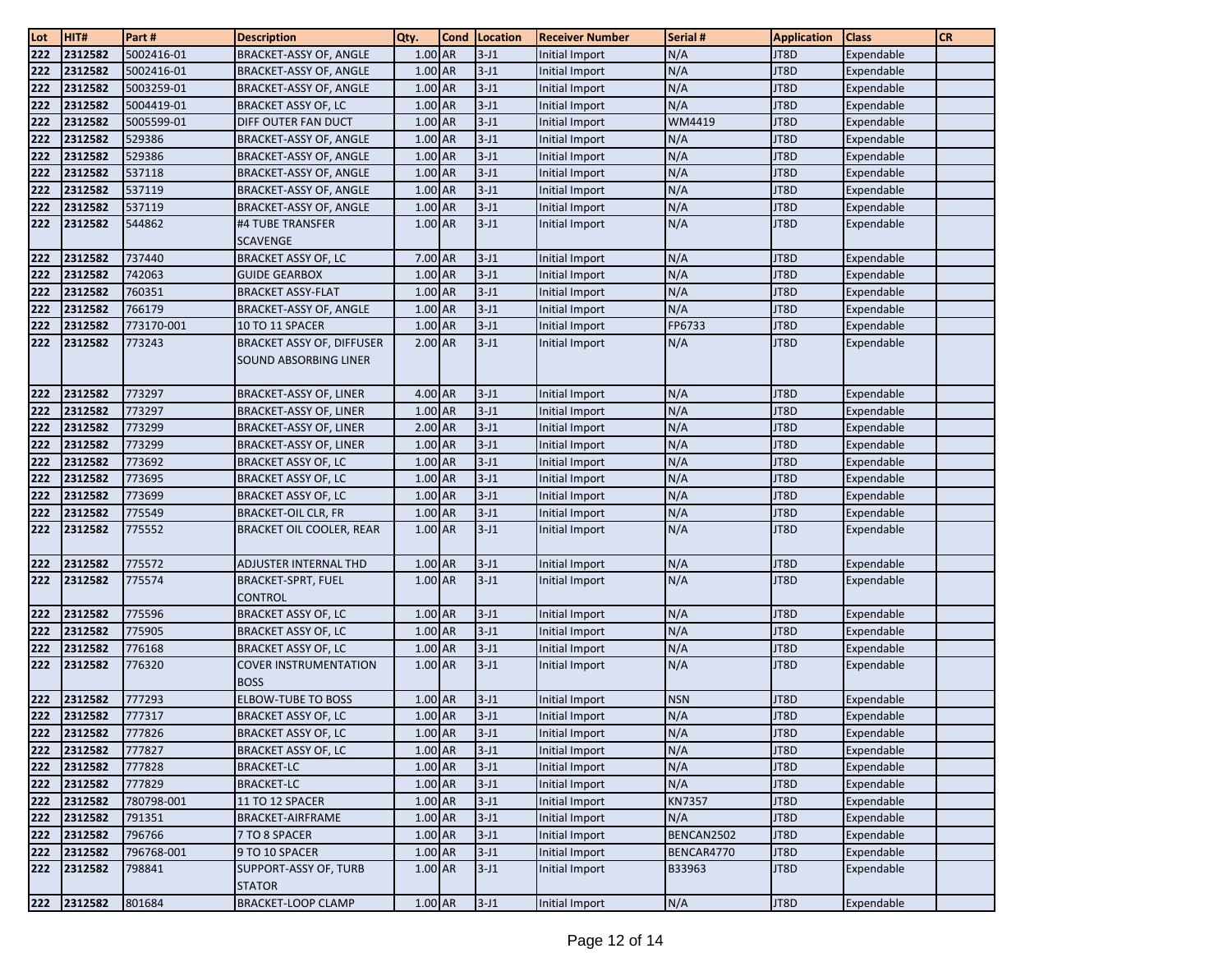| Lot | HIT#        | Part#      | <b>Description</b>                                   | Qty.      | <b>Cond</b> | Location | <b>Receiver Number</b> | Serial #   | <b>Application</b> | <b>Class</b> | <b>CR</b> |
|-----|-------------|------------|------------------------------------------------------|-----------|-------------|----------|------------------------|------------|--------------------|--------------|-----------|
| 222 | 2312582     | 808190-003 | <b>INTERMEDIATE CASE</b>                             | 1.00 AR   |             | $3-J1$   | Initial Import         | JE7893     | JT8D               | Expendable   |           |
| 222 | 2312582     | 815096     | <b>BRACKET-LC</b>                                    | 1.00 AR   |             | $3-J1$   | Initial Import         | N/A        | JT8D               | Expendable   |           |
| 222 | 2312582     | 815146     | <b>BRACKET ASSY OF, LC</b>                           | 1.00 AR   |             | $3-J1$   | Initial Import         | N/A        | JT8D               | Expendable   |           |
| 222 | 2312582     | 815154-01  | <b>BRACKET ASSY OF, LC</b>                           | 2.00 AR   |             | $3-J1$   | Initial Import         | N/A        | JT8D               | Expendable   |           |
| 222 | 2312582     | 815155-01  | <b>BRACKET-ASSY OF, SUPPLY</b><br><b>BLEED VALVE</b> | 3.00 AR   |             | $3-J1$   | Initial Import         | N/A        | JT8D               | Expendable   |           |
| 222 | 2312582     | 815352     | <b>BRACKET ASSY OF, LC</b>                           | 1.00 AR   |             | $3-J1$   | Initial Import         | N/A        | JT8D               | Expendable   |           |
| 222 | 2312582     | 815606     | <b>BRACKET ASSY OF, LC</b>                           | $1.00$ AR |             | $3-J1$   | Initial Import         | N/A        | JT8D               | Expendable   |           |
| 222 | 2312582     | JT8D-200   | BRACKET-ASSY OF, ANGLE                               | 1.00 AR   |             | $3-J1$   | Initial Import         | N/A        | JT8D               | Expendable   |           |
| 223 | 2312583     | 762425     | T-2 AIRSEAL                                          | 1.00 AR   |             | $3-J2$   | 1675                   | KM2404     | JT8D               | Expendable   |           |
| 223 | 2312583     | 762425-001 | T-2 AIRSEAL                                          | 1.00 AR   |             | $3-J2$   | Initial Import         | BLDLBX0336 | JT8D               | Expendable   |           |
| 223 | 2312583     | 762425-001 | <b>T-2 AIRSEAL</b>                                   |           | 1.00 INSP   | $3-J2$   | Initial Import         | NX4524     | JT8D               | Expendable   |           |
| 223 | 2312583     | 762425-001 | <b>T-2 AIRSEAL</b>                                   | 1.00 AR   |             | $3-J2$   | 5555                   | PG2944     | JT8D               | Expendable   |           |
| 223 | 2312583     | 767989     | SHIELD-ASSY OF, HEAT, TURB                           | 1.00 AR   |             | $3-J2$   | Initial Import         | <b>NSN</b> | JT8D               | Expendable   |           |
| 223 | 2312583     | 777738     | T-3 INNER AIRSEAL RING ASSY                          | 1.00 AR   |             | $3-J2$   | Initial Import         | 791-5      | JT8D               | Expendable   |           |
| 223 | 2312583     | 777738     | T-3 INNER AIRSEAL RING ASSY                          | 1.00 AR   |             | $3-J2$   | 2714                   | <b>NSN</b> | JT8D               | Expendable   |           |
| 223 | 2312583     | 777738     | T-3 INNER AIRSEAL RING ASSY                          | 1.00 AR   |             | $3-J2$   | ESN-717497             | 155        | JT8D               | Expendable   |           |
| 223 | 2312583     | 777738-001 | T-3 INNER AIRSEAL RING ASSY                          | 1.00 AR   |             | $3-J2$   | Initial Import         | N/A        | JT8D               | Expendable   |           |
| 223 | 2312583     | 777739     | T-4 INNER AIRSEAL RING ASSY                          | 1.00 AR   |             | $3-J2$   | Initial Import         | 1753-T     | JT8D               | Expendable   |           |
| 223 | 2312583     | 777739     | T-4 INNER AIRSEAL RING ASSY                          | 1.00 AR   |             | $3-J2$   | Initial Import         | 8013-T     | JT8D               | Expendable   |           |
| 223 | 2312583     | 777739     | T-4 INNER AIRSEAL RING ASSY                          | 1.00 AR   |             | $3-J2$   | Initial Import         | 37/34      | JT8D               | Expendable   |           |
| 223 | 2312583     | 777739     | T-4 INNER AIRSEAL RING ASSY                          | 1.00 AR   |             | $3-J2$   | Initial Import         | 1717-T     | JT8D               | Expendable   |           |
| 223 | 2312583     | 777739     | T-4 INNER AIRSEAL RING ASSY                          | 1.00 AR   |             | $3-J2$   | Initial Import         | 65128      | JT8D               | Expendable   |           |
| 223 | 2312583     | 777739     | T-4 INNER AIRSEAL RING ASSY                          | 1.00R     |             | $3-J2$   | Initial Import         | 92497      | JT8D               | Expendable   |           |
| 223 | 2312583     | 777739     | T-4 INNER AIRSEAL RING ASSY                          | 1.00 AR   |             | $3-J2$   | ESN-717497             | 08/4       | JT8D               | Expendable   |           |
| 223 | 2312583     | 777855     | HUB ASSY-TURB, STG 4                                 | 1.00 AR   |             | $3-J2$   | Initial Import         | B414AA0512 | JT8D               | Expendable   |           |
| 223 | 2312583     | 798155     | T-2 INNER AIRSEAL                                    | 1.00 AR   |             | $3-J2$   | Initial Import         | SM7686     | JT8D               | Expendable   |           |
| 223 | 2312583     | 798155     | T-2 INNER AIRSEAL                                    | 1.00 AR   |             | $3-J2$   | Initial Import         | BLDLBU7179 | JT8D               | Expendable   |           |
| 223 | 2312583     | 798155     | T-2 INNER AIRSEAL                                    | 1.00 AR   |             | $3-J2$   | 1724                   | B432AA0432 | JT8D               | Expendable   |           |
| 223 | 2312583     | 798155-001 | T-2 INNER AIRSEAL                                    | 1.00 AR   |             | $3-J2$   | Initial Import         | UH0594     | JT8D               | Expendable   |           |
| 223 | 2312583     | 798157-002 | RING-ASSY OF, AIR SEAL,<br>TURB 2 STG                | 1.00 AR   |             | $3-J2$   | Initial Import         | ARA-0010   | JT8D               | Expendable   |           |
| 223 | 2312583     | 798157-002 | RING-ASSY OF, AIR SEAL,<br><b>TURB 2 STG</b>         | 1.00 AR   |             | $3-J2$   | Initial Import         | Z/N211/1   | JT8D               | Expendable   |           |
| 223 | 2312583     | 798157-002 | RING-ASSY OF, AIR SEAL,<br>TURB 2 STG                | 1.00 AR   |             | $3-J2$   | Initial Import         | Z/N331     | JT8D               | Expendable   |           |
| 223 | 2312583     | 798157-002 | RING-ASSY OF, AIR SEAL,<br><b>TURB 2 STG</b>         | 1.00 AR   |             | $3-J2$   | 1625                   | 74/1       | JT8D               | Expendable   |           |
|     | 223 2312583 | 804661     | T-3 INNER AIRSEAL                                    | $1.00$ AR |             | $3-J2$   | Initial Import         | RV9920     | JT8D               | Expendable   |           |